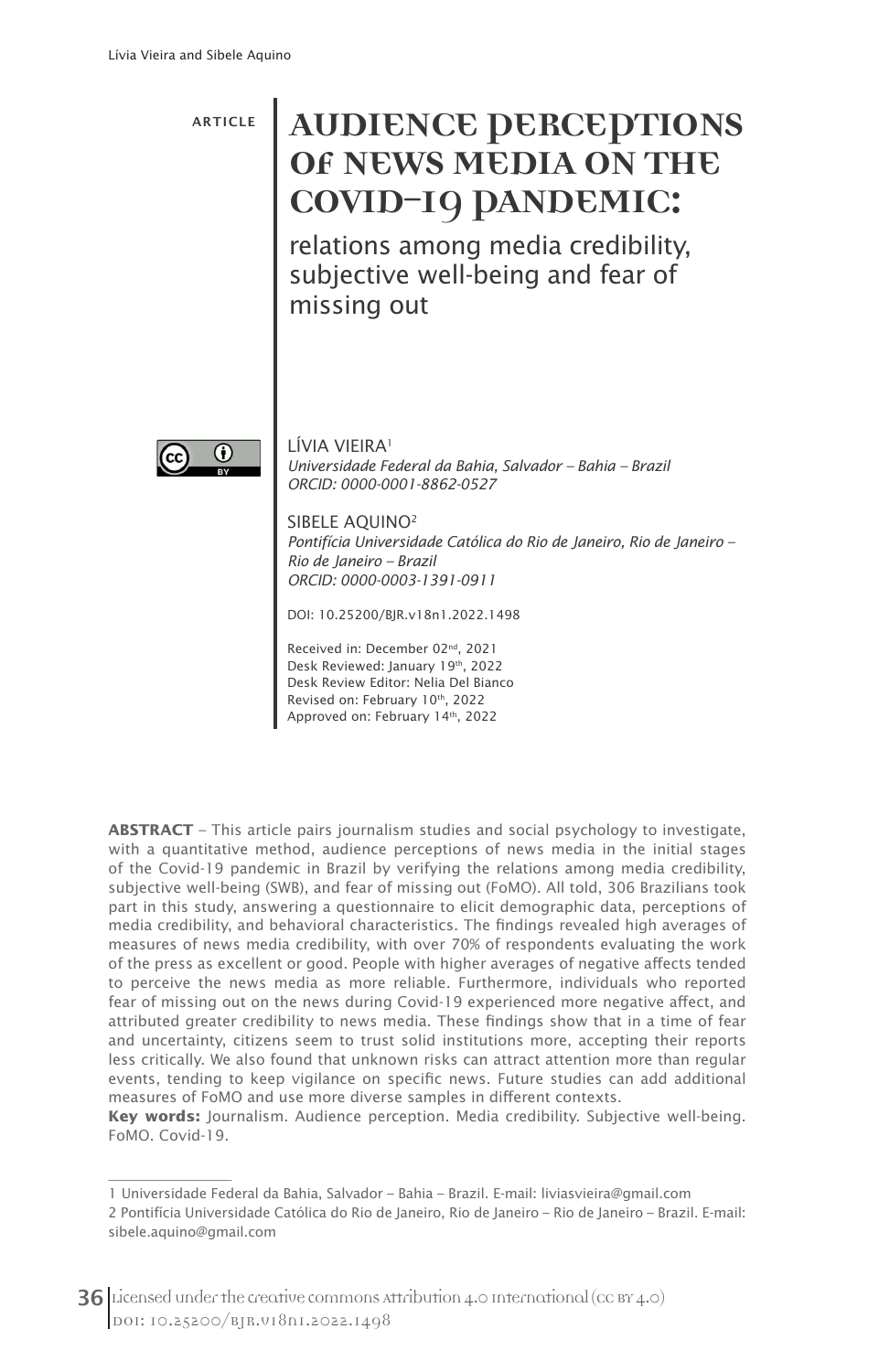#### **PERCEPÇÕES DA AUDIÊNCIA SOBRE A MÍDIA NA PANDEMIA DE COVID-19: relações entre credibilidade da mídia, bem-estar subjetivo e** *fear of missing out*

**RESUMO –** Este artigo aproxima os estudos de jornalismo e a psicologia social para investigar, com um método quantitativo, as percepções da audiência sobre a mídia noticiosa nos estágios iniciais da pandemia Covid-19 no Brasil, verificando as relações entre credibilidade da mídia, bem-estar subjetivo (BES) e *fear of missing out* (FoMO). Participaram deste estudo 306 brasileiros, que responderam um questionário demográfico, uma escala de credibilidade da mídia e questões sobre características comportamentais. Os resultados revelam que as médias das medidas de credibilidade da mídia são altas, com mais de 70% dos entrevistados avaliando o trabalho da imprensa como excelente ou bom. Pessoas com médias mais altas de afetos negativos tendem a perceber a mídia como mais confiável. Além disso, os indivíduos que relatam medo de perder notícias durante a Covid-19 experienciam mais afetos negativos e também dão mais credibilidade para a mídia. Argumenta-se que, em uma época de medo e incerteza, os cidadãos parecem confiar mais em instituições sólidas, aceitando seus relatos de forma menos crítica. Também é discutido que eventos com riscos desconhecidos podem atrair mais atenção do que acontecimentos regulares e isso mantém a vigilância sobre notícias específicas. Estudos futuros podem adicionar medidas adicionais de FoMO e usar amostras mais diversas em diferentes contextos. **Palavras-chave:** Jornalismo. Percepção da audiência. Credibilidade da mídia. Bem-estar subjetivo. FoMO. Covid-19.

#### **PERCEPCIONES DE LA AUDIENCIA SOBRE LOS MEDIOS EN LA PANDEMIA DEL COVID-19: relaciones de la credibilidad mediática, el bienestar subjetivo y el fear of missing out**

**RESUMEN –** Este artículo aborda los estudios de periodismo y psicología social para investigar, con un método cuantitativo, las percepciones de la audiencia sobre los medios de comunicación en las primeras etapas de la pandemia de Covid-19 en Brasil, verificando las relaciones entre la credibilidad de los medios, el bienestar subjetivo (BES) y el *fear of missing out* (FoMO). En este estudio participaron 306 brasileños, quienes respondieron un cuestionario demográfico, una escala de credibilidad mediática y preguntas sobre características de comportamiento. Los resultados revelan que los promedios de las medidas de credibilidad de los medios son altos, con más del 70% de los encuestados calificando el trabajo de prensa como excelente o bueno. Las personas con promedios más altos de afecto negativo tienden a percibir los medios como más confiables. Además, las personas que reportan miedo a perderse noticias durante el Covid-19 experimentan más efectos negativos y también dan más credibilidad a los medios. Se argumenta que, en una época de miedo e incertidumbre, los ciudadanos parecen confiar en instituciones más sólidas, aceptando sus cuentas de manera menos crítica. También se discute que los eventos con riesgos desconocidos pueden atraer más atención que los eventos regulares y esto mantiene al tanto de noticias específicas. Los estudios futuros pueden agregar medidas adicionales de FoMO y utilizar muestras más diversas en diferentes contextos. **Palabras clave:** Periodismo. Percepción de la audiencia. Credibilidad de los medios. Bienestar subjetivo (BES). FoMO. Covid-19

#### **1 Introduction**

An unprecedented event in modern world history, officially declared as a pandemic by the World Health Organization (WHO) in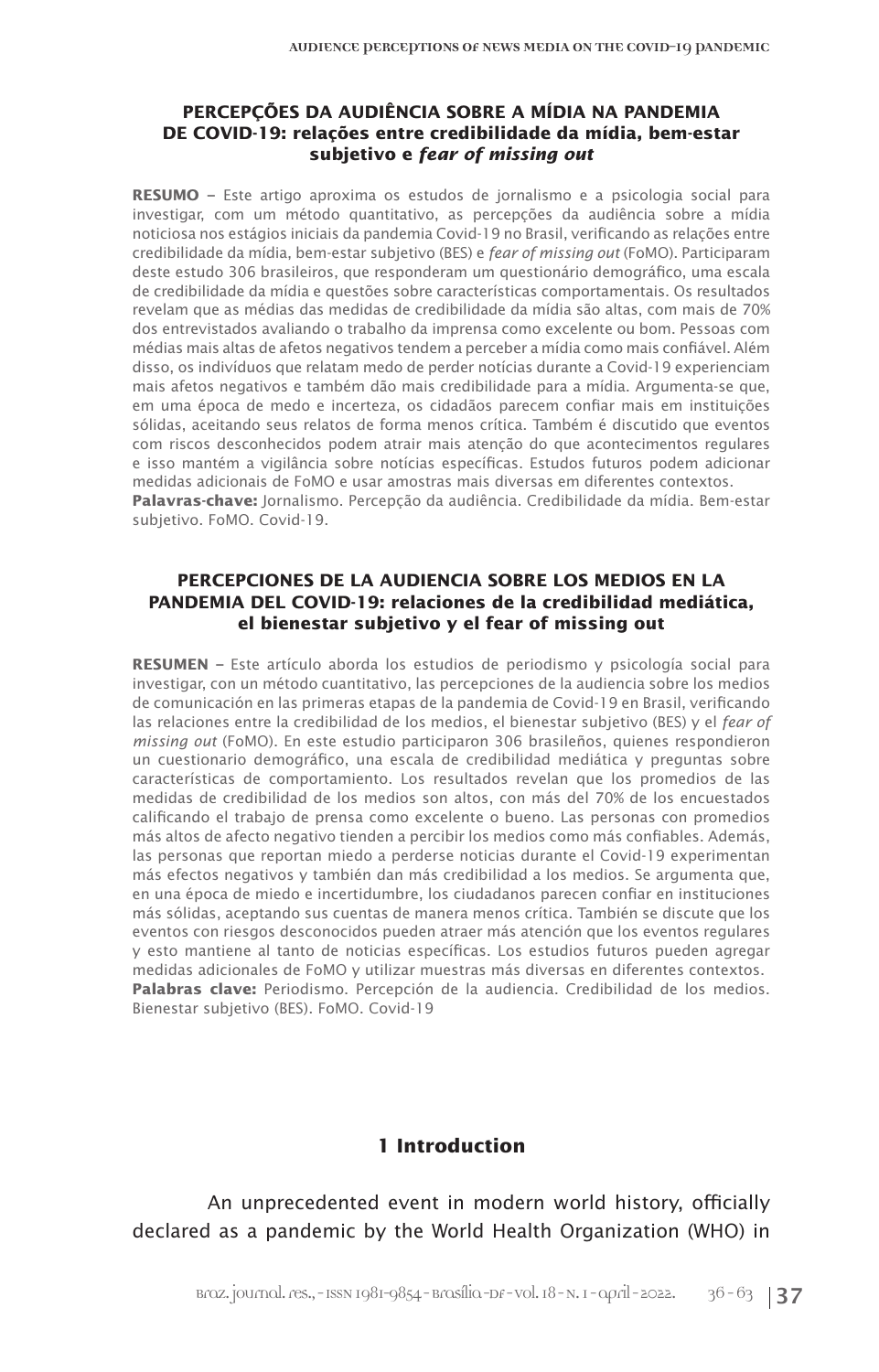March 2020, coronavirus disease (Covid-19) has killed millions of people around the globe and changed many aspects of life<sup>1</sup>. The disease has been detected in more than 200 countries, with the US and Brazil experiencing the most widespread outbreaks outside of China. In order to avoid coronavirus spread, citizens were put under lockdown, with governments shutting down schools, bars, restaurants, and other non-essential service venues (Reynolds & Weiss, 2020).

Keeping informed about this crisis is almost imperative for survival, so much so that in the first months of 2020 several news media outlets saw a spike in website pageviews<sup>2</sup> (Tameez, 2020). In this context, news consumption during the Covid-19 pandemic has been a prominent object of study. Van Aelst et al. (2021) found an overall rise in news use across 17 European countries, especially an increase in TV news consumption, and a higher reliance on social media and the internet for news and information. Investigating multiplatform news consumption in association with civic participation during the Covid-19 pandemic in Belgium, Waeterloos et al. (2021) revealed that it stimulates two different types of participation, through civic talk with strong ties and civic attitudes.

But do a larger audience and more interest in news mean an elevated level of trust in the media? Using survey data collected in late March and early April 2020 in six countries, Nielsen et al. (2020) found that news organizations were the most widely used source of information about Covid-19 in almost every country, and they were rated as relatively trustworthy by the majority of respondents. However, those with low levels of formal education were much less likely to say that they rely on news organizations. Trust and news consumption can also pose critical barriers to health literacy and foster negative prejudicial responses that further undermine public health efforts surrounding the Covid-19 pandemic (Dhanani & Franz, 2020).

The unprecedented nature of this pandemic warrants a study about how people are connecting to news media and how this access impacts general life. In this vein, this study examines how people of the largest country in South America perceived the media in the early days of the Covid-19 pandemic in the country.

The way individuals interact with the media, considering confidence or skepticism, has the potential to generate emotions and influence states of mind, health, and happiness, and can affect emotional states and feelings of well-being (Bernardino et al., 2016).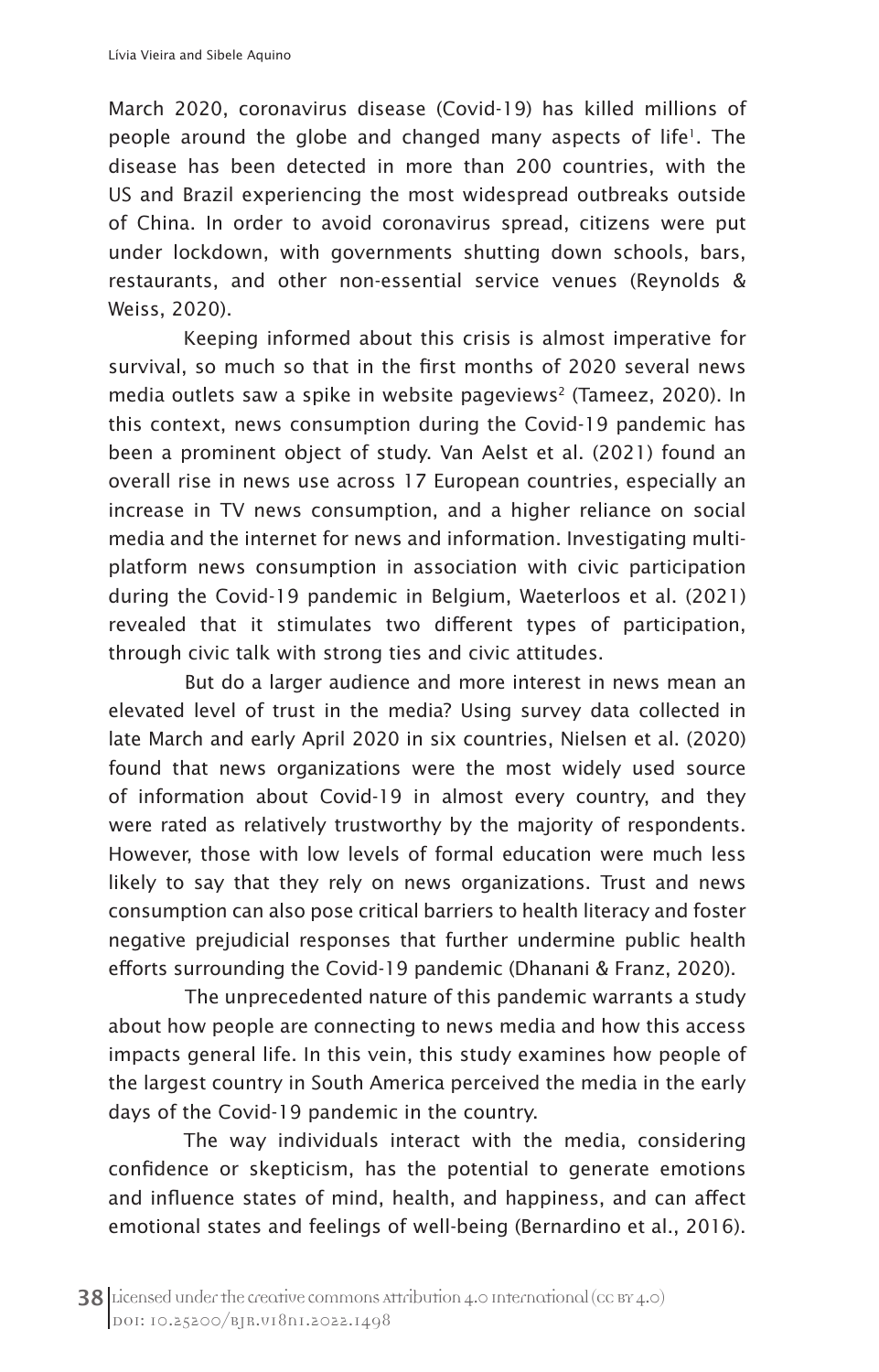Studies have shown, for example, that the use of social media has a significant influence on well-being. Individuals who spend more time using social media suffer from more negative emotions and feelings (Baker & Algorta, 2016); have less satisfaction with life (Elhai et al., 2016); experience more emotional tensions (James et al., 2017; Lai et al., 2016); and suffer deterioration of physical and mental well-being (Alt, 2018). Drawing on a dataset of U.S. residents in mid-to-late March 2020, Stainback et al. (2020) found that greater Covid-19 media consumption was associated with greater psychological distress. Also, regarding the feeling of well-being, Jain (2021) revealed that high levels of news exposure, combined with low levels of interest in Covid-19 news, led people to experience more stress and lower satisfaction, gratitude, and happiness.

Probably for this reason, media users deviate, temporarily or permanently, from the use of social media due to weariness caused by interactions and exposure. Compulsive media access triggers fatigue that can result in elevated anxiety and depression (Dhir et al., 2018), and the widespread apprehension that others may be having experiences from which someone is absent – the fear of missing out (FoMO) – favors dysfunctional use of media and contributes negatively to the subjective well-being (SWB) index.

Previous research has also investigated FoMO in the Covid-19 pandemic. Yu et al. (2020) compiled the Covid-19 information fear of missing out scale (CIFS) and found that regarding social media usage, CIFS scores were associated with the frequency of active reposts rather than passive browsing. In other words, what causes an impact on Covid-19 FoMO is the active reposting and interpretation of information. Bruin et al. (2021) investigated the degree of news avoidance during the first months of the pandemic in the Netherlands and found that the increased presence of this behavior could be explained by negative emotions and feelings the news caused to citizens. "In a pandemic such as Covid-19, news consumers need to be informed, but avoiding news is sometimes necessary to stay mentally healthy" (Bruin et al., 2021, p. 1).

This article brings together two fields of knowledge – social psychology and journalism – to investigate the audience perception of news media on the Covid-19 pandemic in Brazil. The primary aim is to verify the relations among media credibility, subjective wellbeing (SWB), and fear of missing out (FoMO).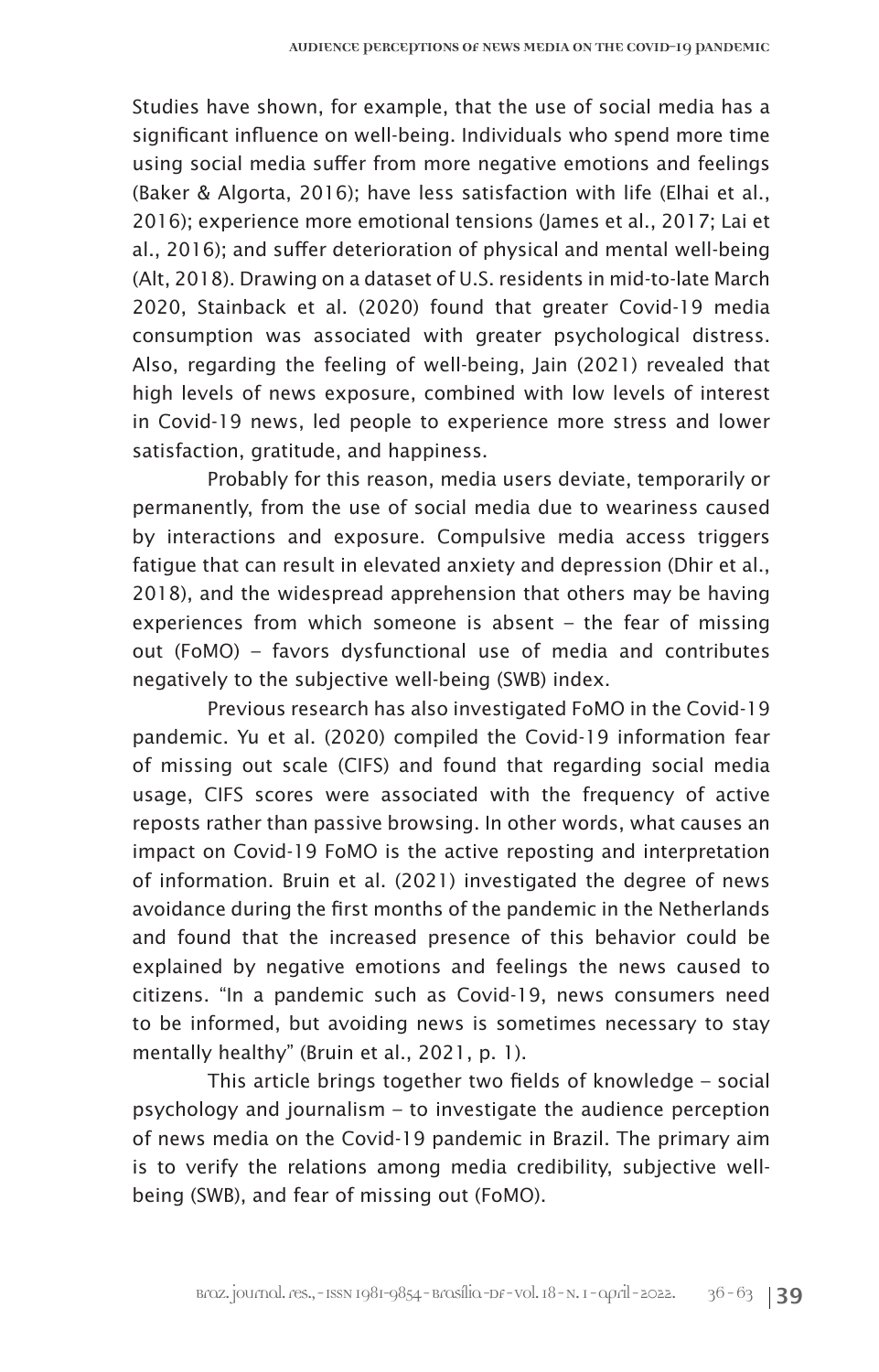## **2 The credibility perceived by the audience**

Media trust is a dialectical and live experience. It is not taken for granted; it does not remain forever – trust is dynamic and changes according to circumstances and individuals. To trust in news media is a matter of social orientation and is one of the most important mechanisms in helping people deal with the risk of a complex future (Kohring & Matthes, 2007).

From the perspective of communication research, trust is an important variable for media effects (Tsfati, 2003) and it supplies information about how individuals perceive and evaluate news media. And here is a challenge: people have been relying less on the media over the years. According to the University of Oxford Digital News Report 2020, only 38% of the 80.000 participants in the sample said they trusted most news most of the time – a fall of four percentage points from 2019. In Brazil, the report highlighted that trust in news overall improved slightly after a significant contraction in 2019 amid an atmosphere of political polarization following the election of farright President Jair Bolsonaro in 2018 (Newman et al., 2020).

Conceptually, it should be mentioned that trust in news is different from trust in news media. Citizens, non-professional journalists and other institutions can also produce news. Audience trust in news media is a general attitude toward the media as an institution (Tsfati & Cohen, 2013), and is rooted both in the journalistic text and in the individual characteristics and trends of the audience.

This intersection between reliability and credibility can upset concepts and cause the misconception that they are the same. However, there are significant epistemological differences to be considered (Santos & Grossi, 2018). Trust can be understood as a psychological state in which an individual chooses to believe in something or that someone is aware of a vulnerable act since there are no forms of guarantee (Lewicki & Tomlinson, 2003).

When it comes to credibility, however, the literature presents it as a multidimensional construct. Performance, accuracy, responsibility, and role of the news media make credibility a diversified concept, which can be defined as a characteristic anchored by practices and principles, along with consolidated values of journalism. In this sense, there is the credibility constituted by the speaker and the credibility perceived by the listener (Lisboa & Benetti, 2017). This study focuses on the second one. Also, previous research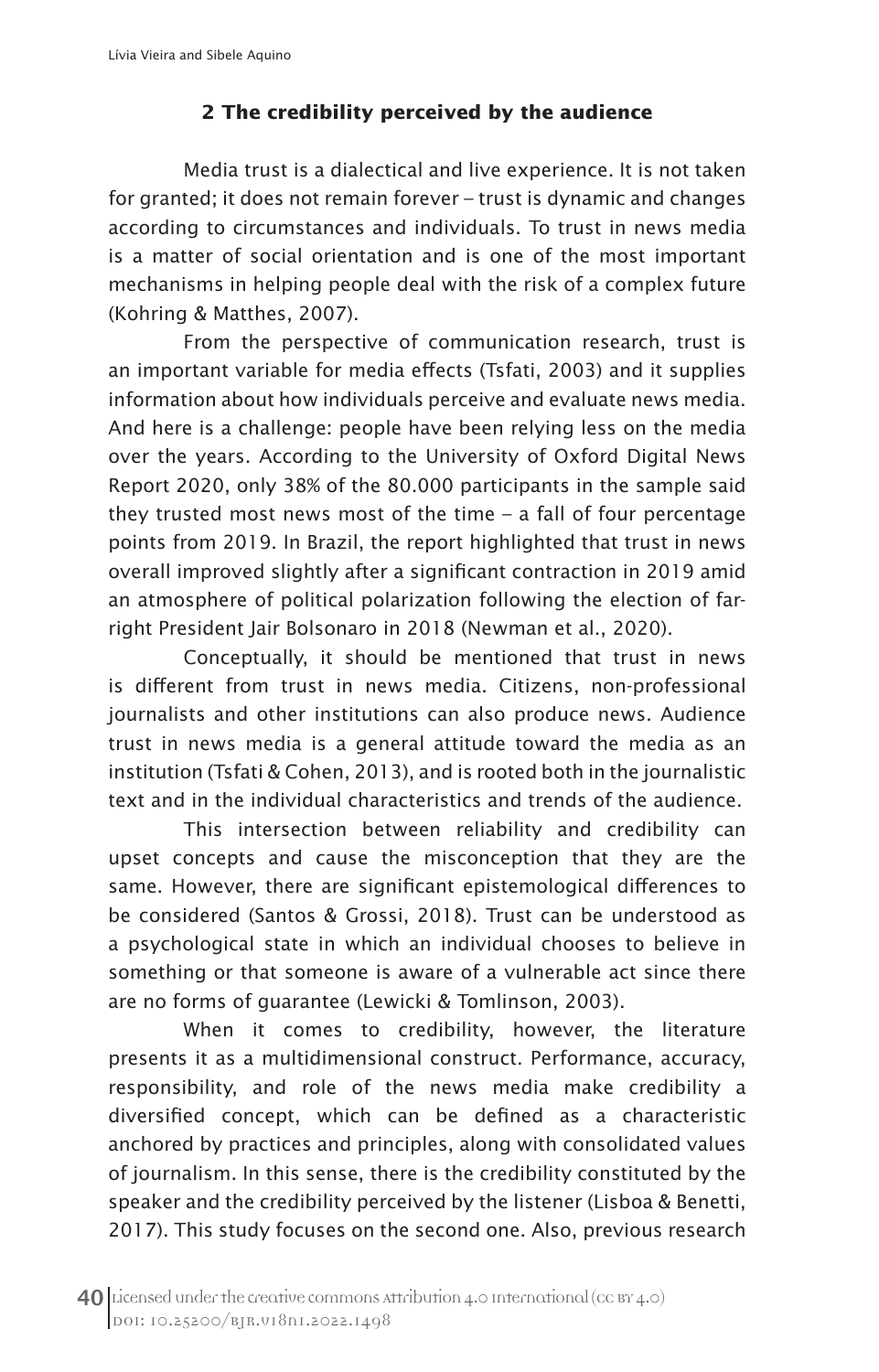indicates the existence of correlations between the decline in media credibility, the erosion of institutions, and scenarios of ideological polarization (Hanitzsch et al., 2018). Perceptions about the credibility of the news media can even be related to stability and confidence in democracy (Tsfati & Cohen, 2005).

Schudson (2019) identified that faith in institutions like Congress, medicine, education, the military, organized religion, major corporations, and journalism began to decline in the 1970s. Concerning journalism, this was due to at least three reasons: despite being a public service, the news media has been largely funded by the self-interest of the market (Waisbord, 2017); the rise of new digital technologies has increased audience participation since they are more likely to identify political or business interests embedded in the news agenda; journalists have spent decades denying that they write from a set of values, not simply from a disinterested effort at truth (Schudson, 2019). In other words, they have sold impartiality and neutrality as values extremely close to trusting, instead of being transparent regarding their methods, angulations, and interests. Thus, the following research questions are raised:

RQ1: What is the perception of news media credibility by Brazilians during the Covid-19 press coverage?

RQ2: What are the most reliable types of news media?

## **3 Subjective well-being (SWB): the bottom-up aspect**

Happiness is a component recognized as part of a healthy life, being a topic addressed by philosophers since ancient Greece. The hedonic perspective of well-being understands happiness in terms of obtaining pleasure and preventing pain, identifying it as a subjective experience, and considering individuals' self-evaluation of their own life (Diener & Emmons, 1984). Even though there is a wide range of terminologies and concepts in literature (Ryan & Deci, 2001), psychological science tests hypotheses with rigorous empirical methods and adopts the scientific expression given to people's self-assessment of their own happiness: subjective well-being (SWB). Thus, the measurement of happiness has been workable with the usage of the concept of SWB, the scientific approach to happiness (Diener et al., 2018).

SWB is a multidimensional construct comprising three components: satisfaction with life; positive affect; and negative affect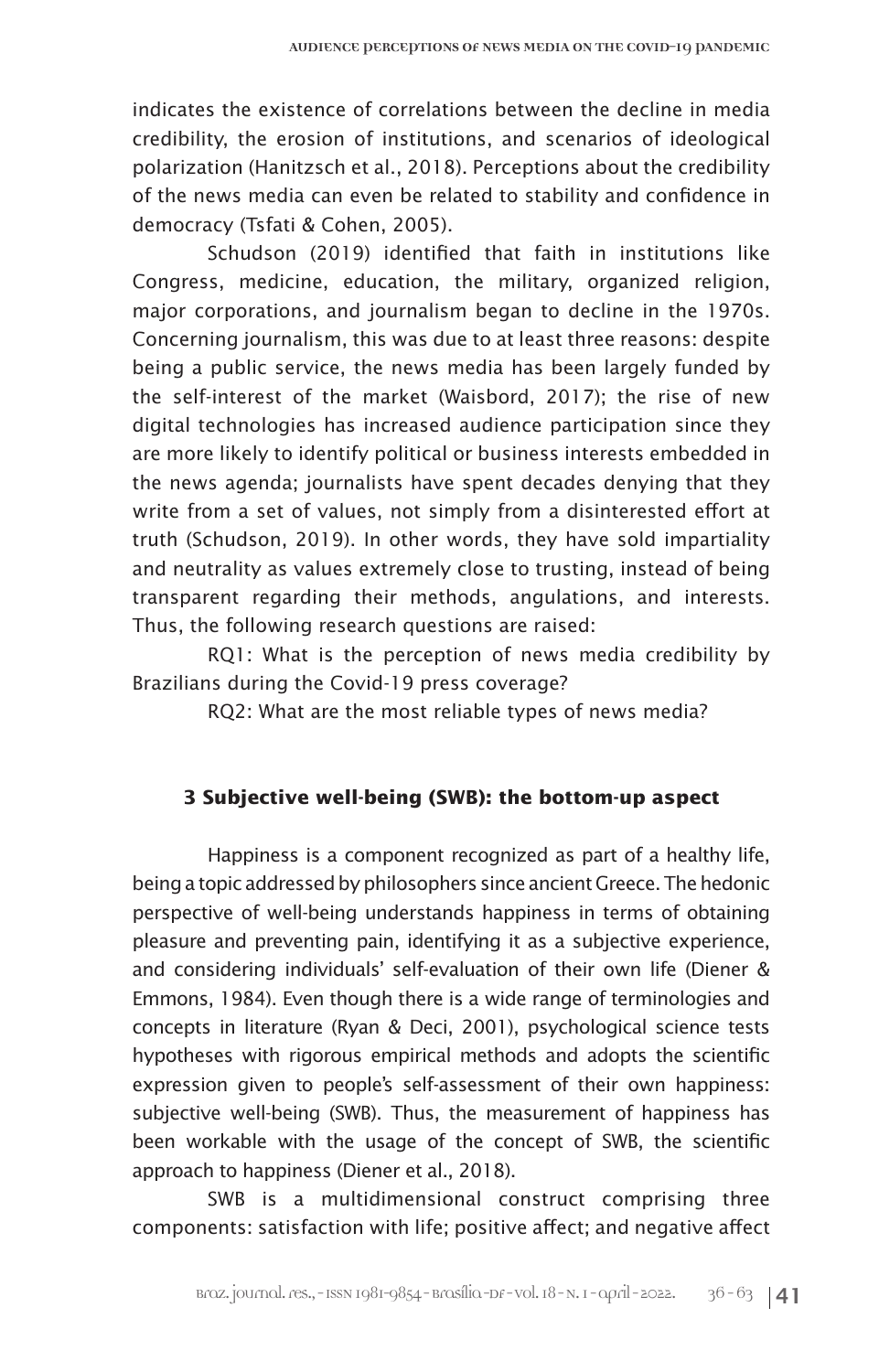(Diener & Emmons, 1984; Diener et al., 1985). Satisfaction with life, the cognitive dimension of SWB, refers to the cognitive judgment about the degree of satisfaction that all people make about their lives in general (Diener & Emmons, 1984; Woyciekoski et al., 2012). The affective dimension is composed of positive affect and negative affect and refers to the intensity and frequency with which individuals experience positive or pleasurable versus negative or unpleasant affects (Zanon & Hutz, 2014).

Many researchers have sought to understand the factors involved in human happiness – a very complex task considering the number of variables that play a role in explaining well-being (e.g., Deaton, 2008; Diener et al., 2013). There is evidence that SWB varies not only due to individual factors, such as genetics and personality, but also for contextual and macro-social reasons (Diener et al., 2018). Thus, the society one lives in is a crucial influence on SWB. Conflicts, contingency or even feeling that one can or cannot trust other people are powerful predictors of happiness worldwide. These are called "bottom-up" aspects of subjective well-being. Situational factors external to persons influence their subjective well-being, such as good and adverse events, and circumstances like health and wealth (Diener, 2021).

The literature suggests that SWB is highly desirable because several good outcomes flow from happiness. For example, happy people (those with long-term average positive emotions) live longer, have stronger immune systems and are better able to cope with tricky situations (Diener, 2021). In contrast, people with low levels of SWB who are chronically stressed, depressed, or angry appear to be less healthy and function less effectively (Diener, 2021). And this stress can be caused by exposure to news. Previous research has even shown that exposure to mass trauma events through the media can increase the initial rates of symptoms of post-traumatic stress disorder (PTSD) (Brackbill et al., 2009; Schlenger et al., 2002).

Although it emphasizes the importance of citizens' being well informed, aiming at protecting psychological health, the World Health Organization recommends reducing how many people watch, read, or hear the news that makes them feel anxious and depressed. In fact, compulsive access to the media triggers fatigue, and this can cause elevated anxiety and depression (Dhir et al., 2018). When people are aware of negative news, and at the same time are looking for more consistent information, the anxiety and stress caused during the pandemic (Yamada et al., 2021), can lead to decreased well-being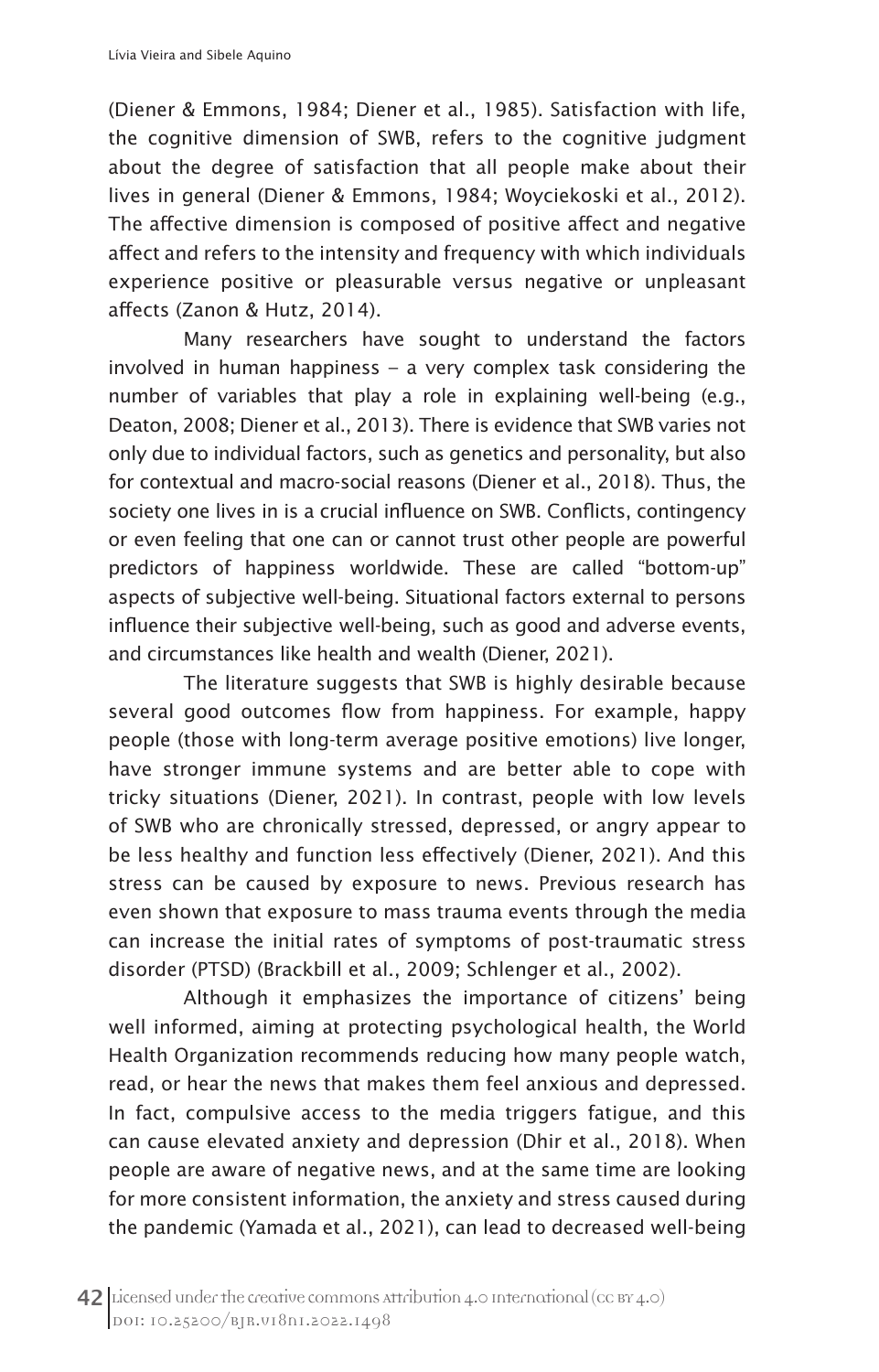and impact media perception (Aquino & Vieira, 2020a). This leads to the following research question:

RQ3: Is there a correlation between news media credibility and subjective well-being?

## **4 The Fear of Missing Out (FoMO) in an environment of news overload**

Fear of missing out (FoMO) is a feeling of foreboding that the person may miss some events that other people are going to enjoy (Przybylski et al., 2013). It is also related to compulsively checking news feeds (e.g., Grohol, 2011; Wortham, 2011). Although it is a term studied from different approaches, the consensus is that FoMO is generally conceptualized as a construct involving anxiety, rumination (Dempsey et al., 2019), and negative humor (Elhai et al., 2020; Wolniewicz et al., 2018): Feelings and emotions which are important aspects of the negative affections that make up subjective well-being.

Such anxiety generated by FoMO tends to negatively impact SWB (Stead & Bibby, 2017). This has been related to the perception of quality of life, both because it is inversely correlated with life satisfaction (Can & Satici, 2019; Sha et al., 2019) and because of the negative correlation with emotional well-being (Chai et al., 2019; Roberts & David, 2019). Increased exposure to critical social situations such as the pandemic leads to psychopathological consequences such as reduced quality of life and well-being (Norris et al., 2002).

In a hyperconnected world, the FoMO on information can be related not to the lack of news, but to its opposite: news overload, which occurs when a person receives more information than s/he can process in a certain period (Ji et al., 2014). It is reasonable to assume that in a time of plentiful information available, people are experiencing negative feelings during the information consumption process.

Song et al. (2016) identified that a flood of news from soaring numbers of sources and platforms is making news consumers feel overloaded, with negative consequences such as fatigue and indifference to the news. The authors found that perceived news overload-induced news avoidance by increasing news fatigue and news analysis paralysis.

Journalists from the New York Times (Wortham, 2011) and the San Francisco Chronicle (Morford, 2010) have already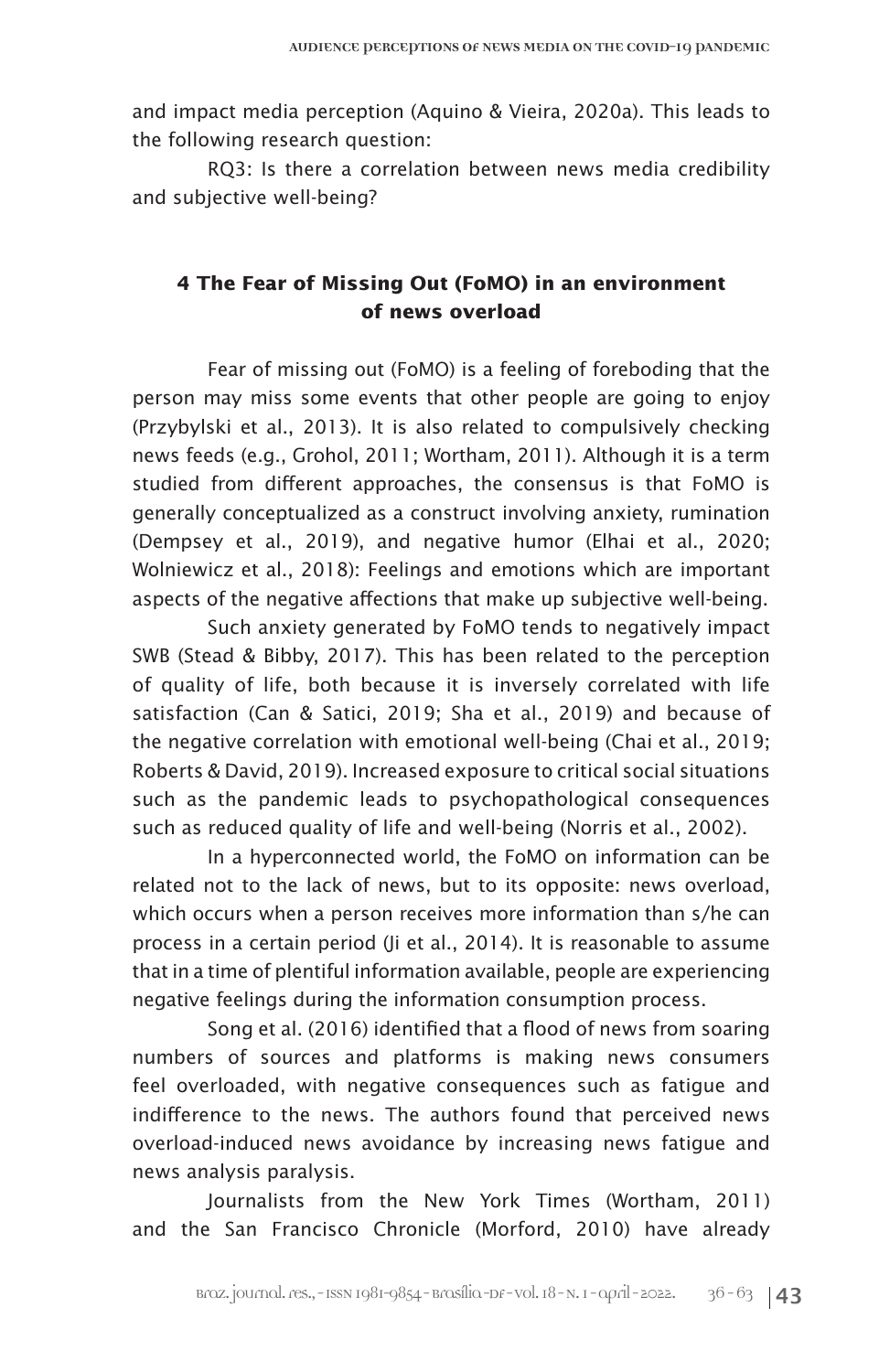reported how the mix of media and FoMO can be linked to general unhappiness. Wortham (2011) proposed that FoMO can be a source of negative humor and depressed feelings. The research focused on the underlying motives why social media provide additional reasons to expect the FoMO to be associated with mood deficits and life satisfaction (Uram & Skalski, 2020).

In an article for Vice, Dexter Thomas reported his observation in South Korea during the coronavirus crisis, in February 2020. He was interviewing someone on camera and heard the buzz of a phone notification. "At first, we thought someone had forgotten to put their phone on silent, but then we realized everyone's phones were buzzing at the same time. The government was pushing out health alerts about nearby outbreaks" (Thomas, 2020). According to him, that might be the most unsettling thing about an epidemic in the age of social media FoMO: the crawling dread that if you look away from your phone for even a moment, you'll end up dying because you missed an important message.

Also referring to the Covid-19 pandemic, Rutledge (2020) argued that media content of all kinds influences people's emotions. In a scenario of news overload, reading lots of angry or fearful tweets or worrisome news stories can increase agitation, raise stress levels, and create feelings of helplessness. "The outbreak of coronavirus has triggered our survival instinct and made us hypervigilant; we are on high-alert for signals of danger, amplifying the impact" (Rutledge, 2020). With this in mind, we propose the following question:

RQ4: Is it possible to verify fear of missing out (FoMO) on the news during the Covid-19 pandemic?

## **5 Method**

This is an exploratory, descriptive, correlational, and transversal survey, utilizing quantitative analysis. We aimed to investigate the audience perceptions of news media in the initial stages of the Covid-19 pandemic in Brazil by verifying the relations among media credibility, subjective well-being (SWB), and fear of missing out (FoMO). In line with the combination of different methods and data sources, an online questionnaire was made available on the internet, and data collection took place for 15 days, between March 26th and April 9th, 2020.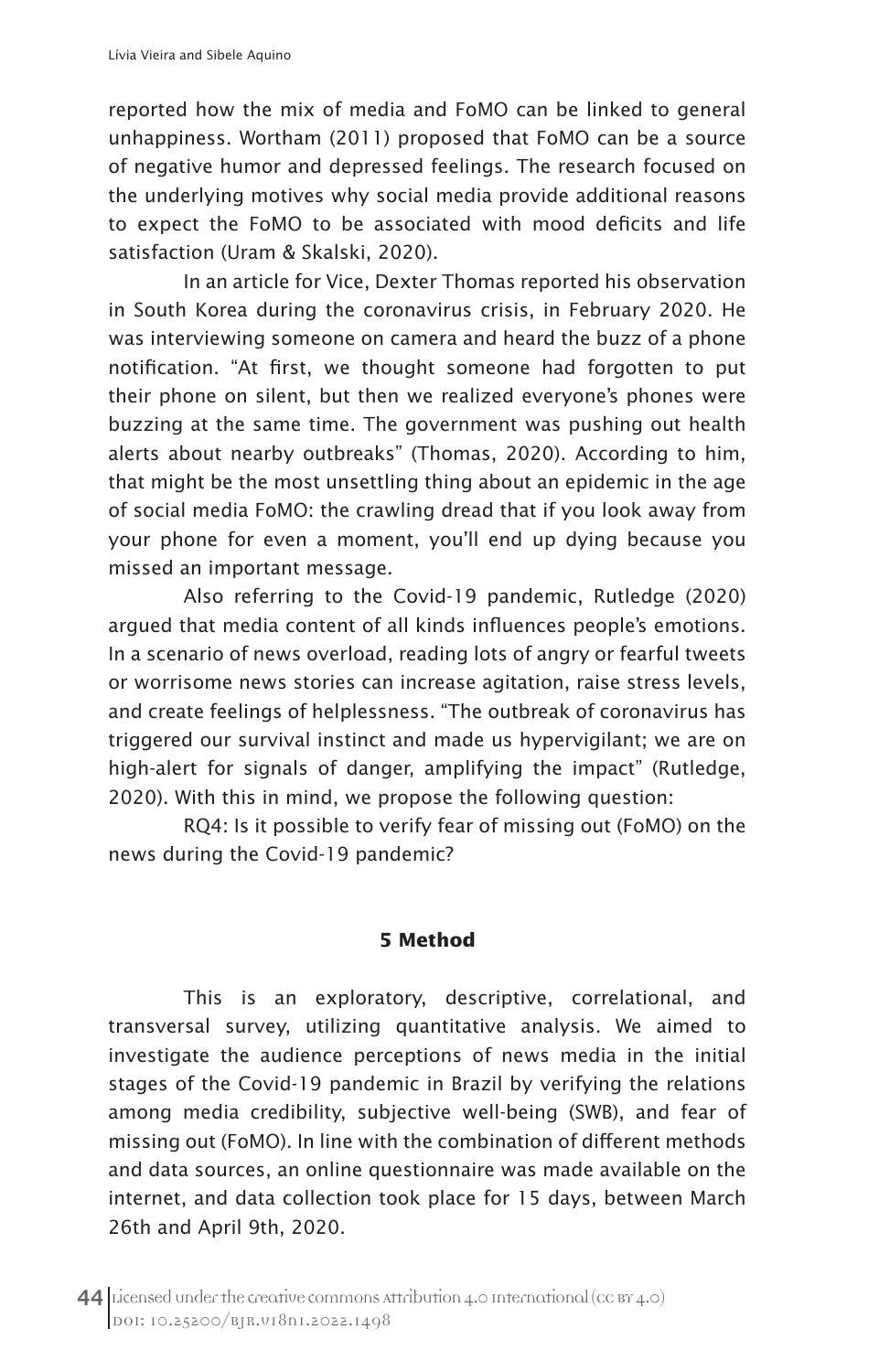## **5.1 Sample**

There was a non-probabilistic convenience sample of 306 Brazilians over 18 years of age  $(M_{\text{gas}}=36.83; SD=11.17)$ ; 66% were women. The sample contained people from over 15 Brazilian states, with 64.05% of respondents living in the Southeast region; 21.57% in the South region; 4.58% in the Northeast region; 3.27% in the Midwest region; and 0.65% in the North region. As for education, 3.6% had completed high school; 32.7% had higher education; 63.7% of the people had postgraduate degrees. Politically, 60.1% of the participants positioned themselves on the left, 22.2% in the center, and 17.6% on the right of the political spectrum.

### **5.2 Instruments**

We used an online questionnaire made available on the internet, which contained sociodemographic questions (age, gender, place of residence, education level, political spectrum position), news consumption habits, and perceptions about media. In addition to these questions, there were the following psychometric instruments:

Media credibility scale (Gaziano & McGrath, 1986; adapted for Brazil by Aquino & Vieira, 2020b). This one-dimensional instrument is composed of four items that measure the degree of trust in the media (fair, accurate, tell the whole story, it can be trusted), ranging from 1-Strongly disagree to 5-Strongly agree  $(\alpha = .93)$ .

Satisfaction with life scale (SWLS) (Diener et al., 1985; adapted for Brazil by Zanon et al., 2014). This instrument assesses the cognitive component of the SWB, through five self-responsive phrases about life satisfaction. Answers are provided on a seven-point scale, ranging from 1-Strongly disagree to 7-Strongly agree.  $(\alpha = .87)$ .

Positive and negative affect schedule (PANAS) (Watson et al., 1988; adapted for Brazil by Zanon et al., 2014). The affective dimension of the SWB was assessed using this two-dimensional scale, where each dimension is composed of 10 items. The subscale of positive impact  $(\alpha = 0.88)$  measures the degree to which individuals experience positive affect, while the subscale of negative impact  $(a=01)$  measures how much individuals experience momentary states of negative affect. In this instrument, the participants are given instructions to indicate "how much they feel this way lately" (1-Not at all; 5-Extremely).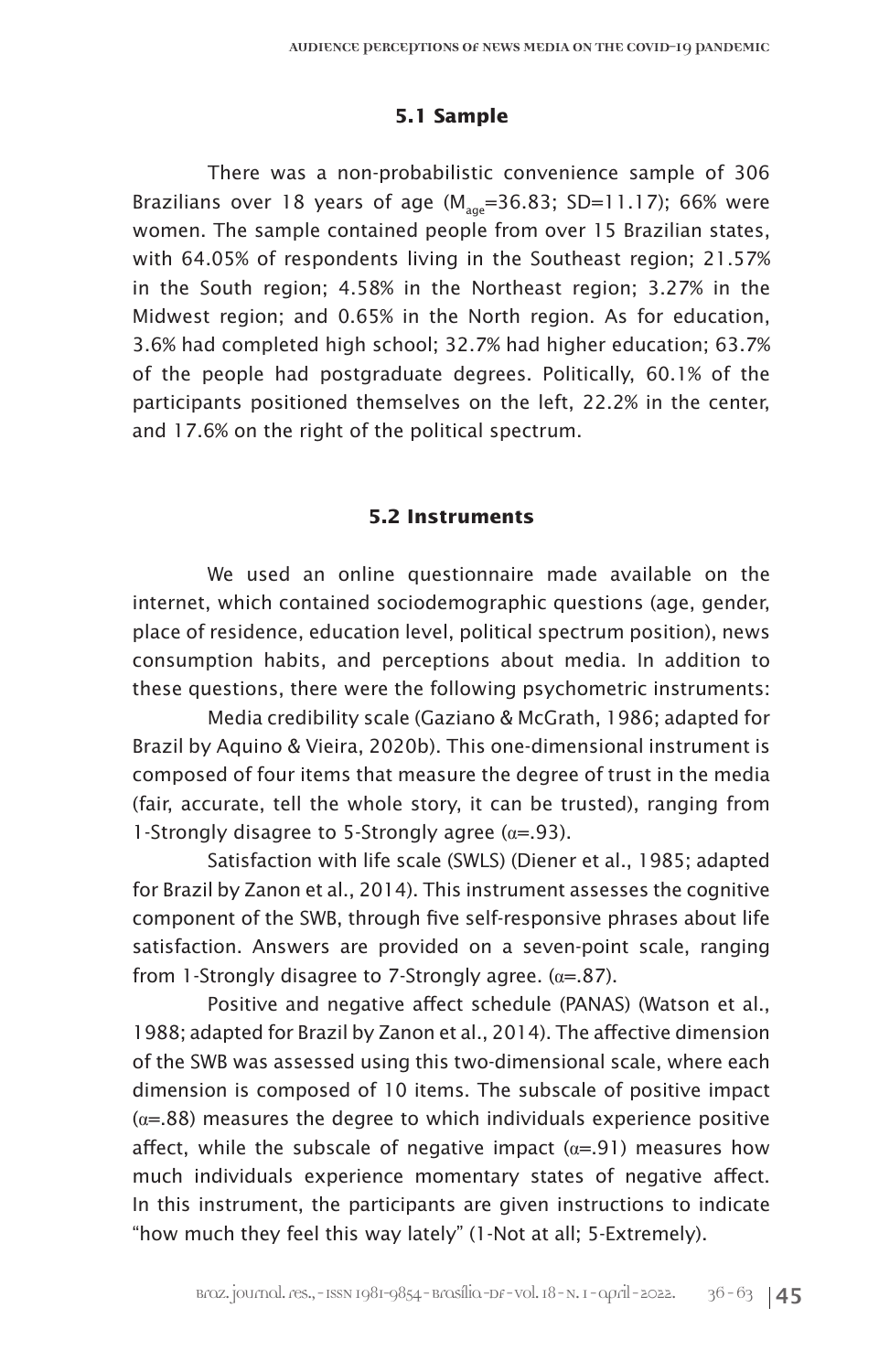Media perception (Tsfati, 2003; Tsfati & Cappella, 2003). Two questions related to perception about media trustworthiness were adapted and coded so that answers evaluating the media's work in a more favorable and trustworthy manner had higher values, while answers indicating more skepticism were obtained with lower values. One item asked how often they rely on the media to report the news honestly (1-never, 2-sometimes, 3-most of the time, 4-almost always); and the other one scored the quality attributed to the work of the media when reporting on the pandemic (1-bad, 2-regular, 3-good, 4-excellent). Besides this, there was an open-response item in which respondents indicated which news programs were providing the best coverage of the pandemic.

FoMO. The questions regarding FoMO about the news were inserted twice at distinct moments. The first item of the questionnaire, in the beginning, was a general dichotomic question: "Do you usually feel fear of missing out on the news?". At the end of the questionnaire, we specified the question to make a comparison: "Do you feel fear of missing out on the news about Covid-19?".

#### **5.3 Procedures**

Data collection: participants were recruited by snowball sampling (Naderifar et al., 2017) in response to invitations sent via email and made available on social networks. The invitations explained the survey and provided the link to access the questionnaire. On the first page of the website where the questionnaire was available, the Free and Informed Consent Term was presented, attesting to the anonymity of the participants, the confidentiality of the responses, and the free decision to participate in the survey, in compliance with the guidelines and regulatory standards for research involving human beings in Brazil (Resolution 466/2013 from the National Health Council). In addition, participants were informed that the survey was intended for Brazilians over 18 years of age, and we asked them to confirm whether they satisfied this criterion. The questionnaire was configured not to allow missing answers to the scales; however, the open questions were optional. Thus, no treatment of missing cases was necessary.

Analyses: initially, demographic data were analyzed using descriptive statistics (frequency/percentage, measures of central tendency, and dispersion). Then, Pearson's correlation coefficients, and group differences using Student t-tests were also calculated with the IBM-Statistical Package for Social Science (SPSS).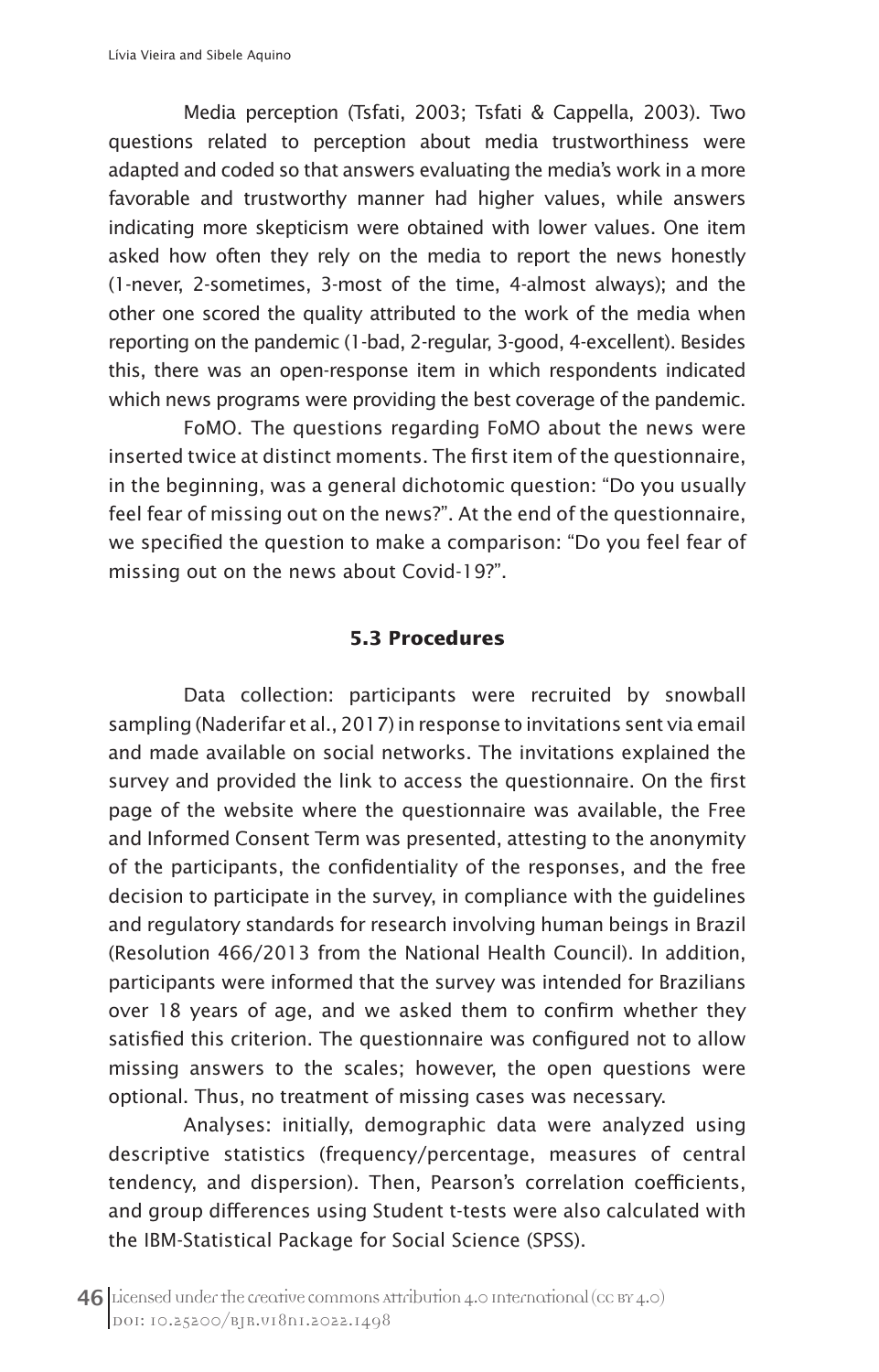## **6 Results**

## **6.1 Media credibility**

To answer RQ1, we analyzed the frequencies of responses to establish the perception of general news media trust. When asked how often they think they can trust the media to report the news honestly, 50% (n=153) of the sample answered "sometimes", 36.9% (n=113) "most of the time", 9.2% (n=28) "almost always" and 3.9% (n=12) "never".

The question to elicit evaluation of the quality of press coverage of the Covid-19 pandemic obtained the following indices: 29.74% (n=91) evaluated the quality of coverage as "Excellent", 42.48% (n=130) evaluated it as "Good", 18.95% (n=58) rated it as "Regular" and 8.82% (n=27) rated it as "Bad".

## **6.2 Perceptions of diverse types of media**

RQ2 sought to explore the opinions of the most reliable types of media to report the pandemic. Participants indicated how they learned more about Covid-19 and chose their main source of news. The types of media to which respondents devoted more time to obtain information about the pandemic were: "News websites", chosen by  $38.9\%$  (n=119), "TV", indicated by  $35\%$  (n=107), "Social Networks", chosen by 23.5% (n=72), "Radio" indicated by 2% (n=6), "Magazine"  $0.3\%$  (n=1) and "Printed Newspaper" also  $0.3\%$  (n=1).

Since the internet is a farthest reaching medium today, respondents also indicated which online service they used most to obtain information on the pandemic. First, "news websites (e.g., newspaper or magazine websites)" were indicated by 49.7% (n=152) of respondents, followed by "Twitter", indicated by 10.1% (n=31), then "Influencer Channels" with 9.2% (n=28), "Facebook" with 8.2% (n=25) and "Instagram" 8.2% (n=25), both in fourth place. "WhatsApp" was indicated by 3.9% (n=12) of the respondents, and finally, "Podcasts" were chosen by 2.6% (n=8).

Additionally, we posed a qualitative question: "Think about the quality of TV and radio programs, magazines, blogs, printed newspapers, etc. Considering all the media, in your opinion, which news outlet has provided the best coverage of the Covid-19 pandemic? Cite only one product/program of a specific news outlet that you consider to best cover the pandemic". Since this was an open/free question, we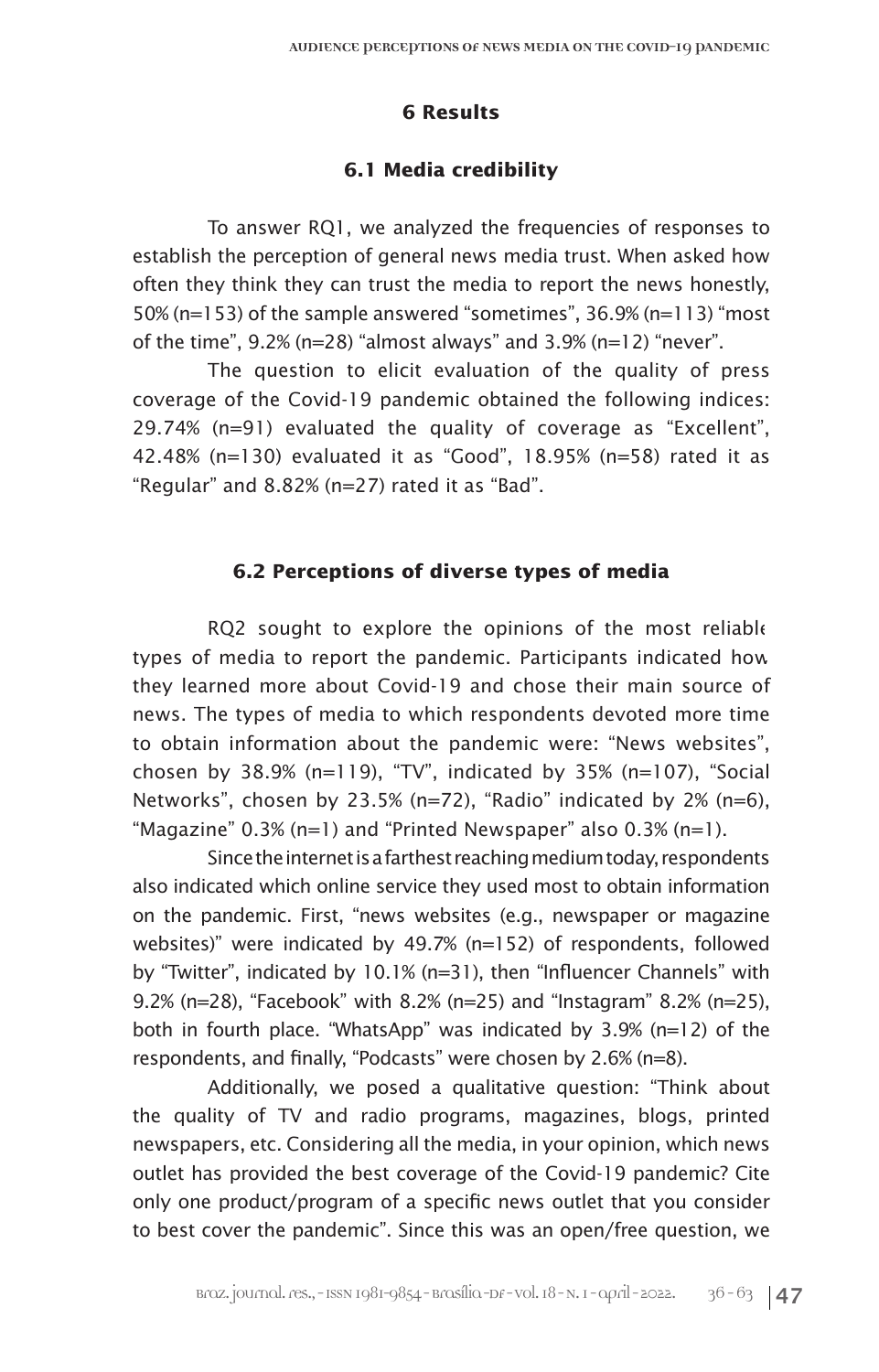grouped the most cited answers according to some categories identified from the data. Some participants mentioned over one program/news outlet, despite our request. Some answers could not be categorized as a product, a program, or a news outlet (e.g., 36 participants cited "TV" as a type of media; and 28 cited Rede Globo, which is the largest TV company in Brazil). We considered the answers that mentioned other specific sources of information, such as experts and governments and responses that none of the news outlets have provided good coverage. The most mentioned and valid qualitative answers are in table 1.

#### **Table 1**

| Category                               | Information sources                  |                |  |  |  |
|----------------------------------------|--------------------------------------|----------------|--|--|--|
| Products, Programs,<br>or News Outlets | Globo News                           | 27             |  |  |  |
|                                        | Jornal Nacional                      | 17             |  |  |  |
|                                        | <b>CNN Brazil</b>                    | 15             |  |  |  |
|                                        | Folha de S.Paulo                     | 12             |  |  |  |
|                                        | G <sub>1</sub>                       | 10             |  |  |  |
|                                        | TV Record newscasts                  | 10             |  |  |  |
|                                        | Átila Iamarino YouTube channel       | 9              |  |  |  |
|                                        | Combate ao coronavírus<br>(Globo TV) | 6              |  |  |  |
|                                        | Health ministry                      | 3              |  |  |  |
|                                        | Federal government                   | $\overline{2}$ |  |  |  |
|                                        | São Paulo state government           | 2              |  |  |  |
| Official sources and                   | Experts                              | 2              |  |  |  |
| experts                                | Experts' Instagram                   | $\overline{2}$ |  |  |  |
|                                        | Scientific websites                  | $\overline{2}$ |  |  |  |
|                                        | Defense ministry                     | 1              |  |  |  |
|                                        | WHO website and<br>medical journals  | 1              |  |  |  |
| None                                   | 9                                    |                |  |  |  |

#### *News outlets with the best coverage of the pandemic*

48 Licensed under the creative commons attribution 4.0 International (cc BY 4.0) DOI: 10.25200/BJR.v18n1.2022.1498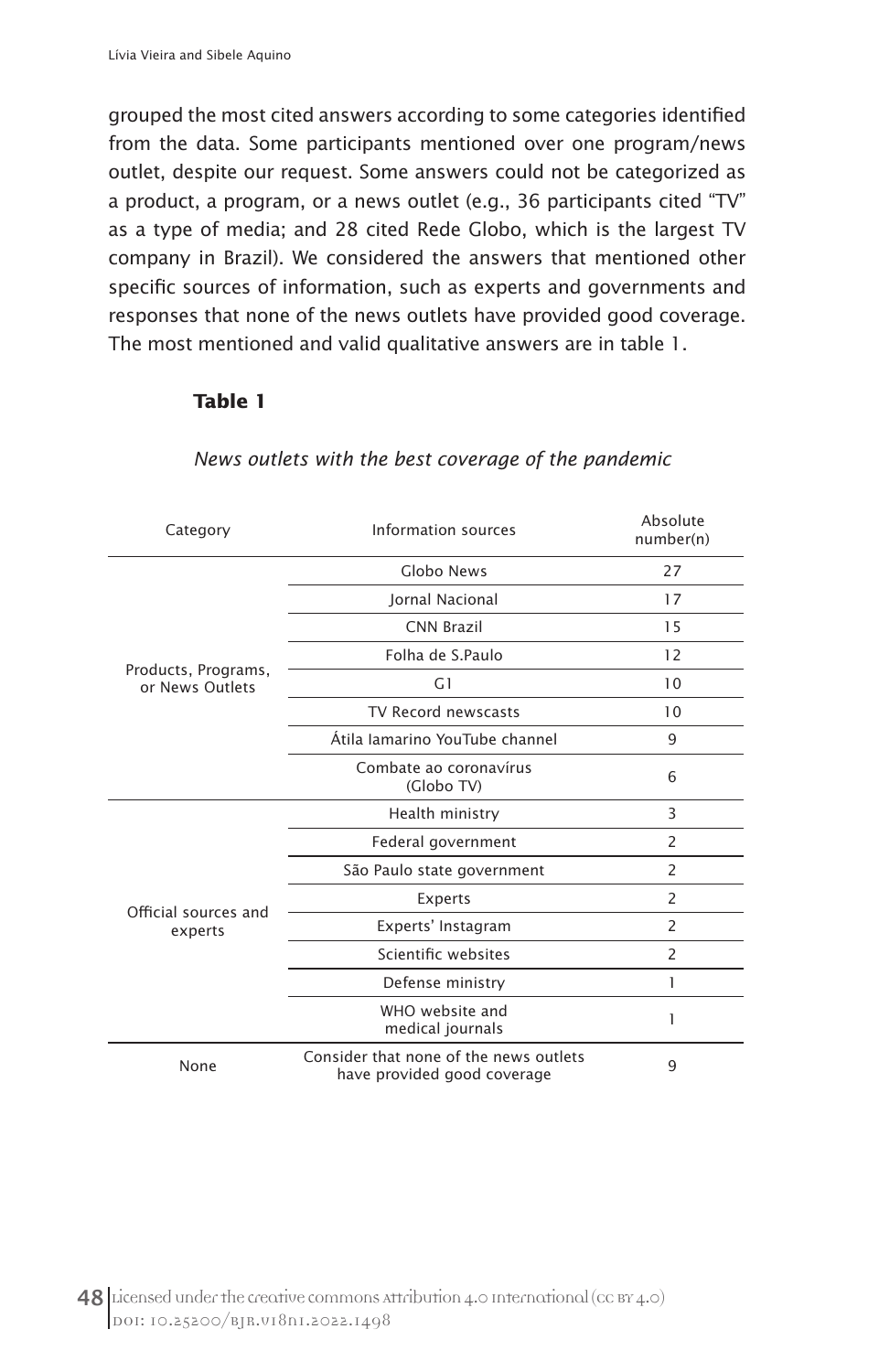#### **6.3 SWB and media credibility**

To discover the correlation between SWB and media credibility (RQ3), Pearson correlations were calculated. Negative affect was positively related to the average of credibility attributed to the media, r(306)=.20, p<.001, and positive affect was negatively related, r(306)=-.17, p<.001. These results indicate that people with a higher average of negative affect also had a higher average in credibility attributed to the media; while people with a higher average of positive affect had a lower average in credibility attributed to the media. Other variables, such as age and political orientation, also showed significant correlations with the variables, as seen in table 2.

### **Table 2**

*Correlations between media credibility, SWB, and other variables*

|    |                             | 1        | 2        | 3        | 4       | 5        | 6       | 7       | 8        |
|----|-----------------------------|----------|----------|----------|---------|----------|---------|---------|----------|
| 1. | Media credibility           | ٠        |          |          |         |          |         |         |          |
| 2. | MP coverage<br>assessment   | $.54***$ |          |          |         |          |         |         |          |
| 3. | MP frequency of<br>reliance | $.62**$  | $.54***$ |          |         |          |         |         |          |
| 4. | Negative affect             | $.20**$  | $.16**$  | $.15***$ |         |          |         |         |          |
| 5. | Positive affect             | $-17**$  | $-11$    | $-12*$   | $-31**$ |          |         |         |          |
| 6. | Satisfaction with life      | .01      | .03      | .05      | $-.09$  | $.30**$  |         |         |          |
| 7. | Political orientation       | $-31**$  | $-49**$  | $-.22**$ | $-24**$ | $.16***$ | .01     |         |          |
| 8. | Age                         | $-21**$  | $-23**$  | $-15**$  | $-34**$ | $.23**$  | $-0.02$ | $.23**$ |          |
| 9. | <b>Education level</b>      | $-.08$   | $-0.06$  | .04      | $-.06$  | .07      | $.14*$  | .01     | $.34***$ |

Note. N=306. MP = Media perception*.* \*\**p*<.01; *\*p*<.05.

The significance of the results found in Pearson's analysis indicated the existence of correlation, but without indicating a causal direction. So, multiple linear regression analysis was performed (forward method) to investigate to what extent the affective dimension of SWB had an impact on levels of media credibility. The results showed there was a significant influence of the affects experienced by the sample on the degree of credibility they attributed to the news media (F(2.303)=8.046, p<.001; adjusted R2=0.044). The regression indicated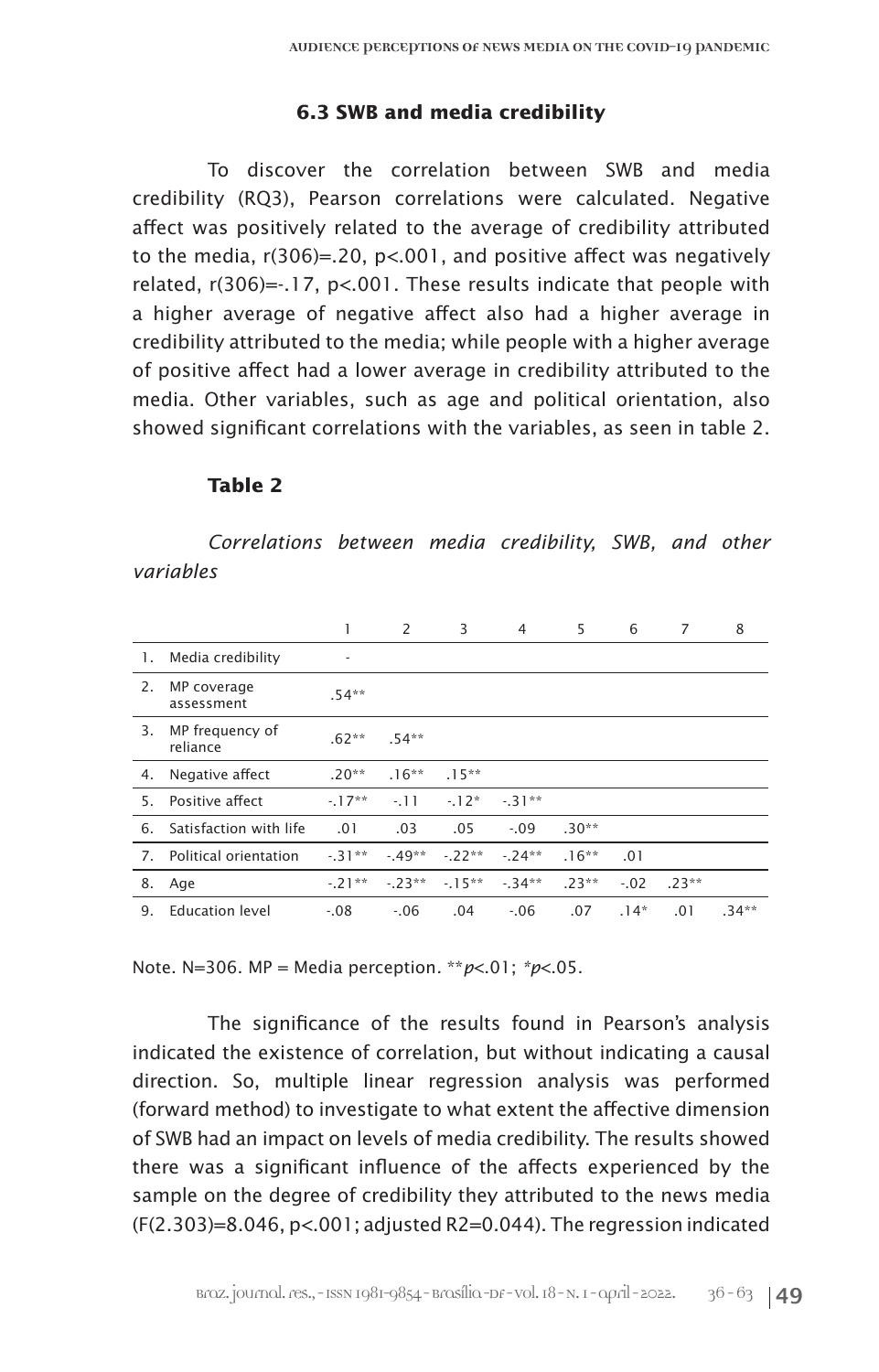that positive affect ( $\beta = -12$ ; p=.048), and negative affect ( $\beta = -16$ ; p=.007) were statistically significant predictors of media credibility, explaining 4.4% of the variance in credibility they attributed to the news media (B=2.677, t=9.013, p<.001). VIF levels were acceptable, indicating excellent model adequacy. In contrast, according to multiple linear regression (enter method), the credibility attributed to the media explained 3.8% of negative affect  $(F(1,304)=12.018, p=.001;$  adjusted R2=0.035; B=.195, t=3.467, p=.001), while it explained 2.4% of positive affect (F(1.304)=8.577, p=.004; adjusted R2=0.024; B=-.166, t=-2.929, p=.004). Thus, there seemed to be a moderating effect of affects according to this regression model.

#### **6.4 FoMO on Covid-19 news**

The averages of FoMO were compared in two moments. The answers to the general question were 'Yes', indicated by 53.9% (n=165), and 'No', representing 46.1% (n=141). The mean differences between these groups according to the student t-test are reported in table 3.

#### **Table 3**

*Mean differences between those who answered Yes and those who answered No to FoMO in general*

| Variables                 | Yes $(n=165)$ |      | No $(n=141)$ |           | t Test           | p value | Cohen's d |
|---------------------------|---------------|------|--------------|-----------|------------------|---------|-----------|
|                           | M             | SD   | M            | <b>SD</b> |                  |         |           |
| Media credibility         | 2.93          | 0.93 | 2.54         | 0.97      | $t(304) = -3.58$ | < 0.01  | 0.41      |
| Negative affects          | 2.69          | 0.86 | 2.37         | 0.84      | $t(304)=-3.29$   | .001    | 0.38      |
| Positive affects          | 2.52          | 0.75 | 2.81         | 0.77      | $t(304)=3.35$    | .001    | 0.38      |
| Satisfaction with<br>life | 3.90          | 1.23 | 4.12         | 1.37      | $t(304)=1.50$    | .135    | 0.17      |
| .                         | ---           |      |              |           |                  |         |           |

Note.  $N = 306$ 

The answers to the specific FoMO question about Covid were 61.8% (n=189) 'Yes' and 38.2% (n=117) 'No'. Student t-tests were performed differentiating the group of individuals who declared FoMO in general and individuals who declared FoMO concerning Covid-19 (table 4). We highlight that higher averages of credibility attributed to the media were identified for individuals who said they are afraid of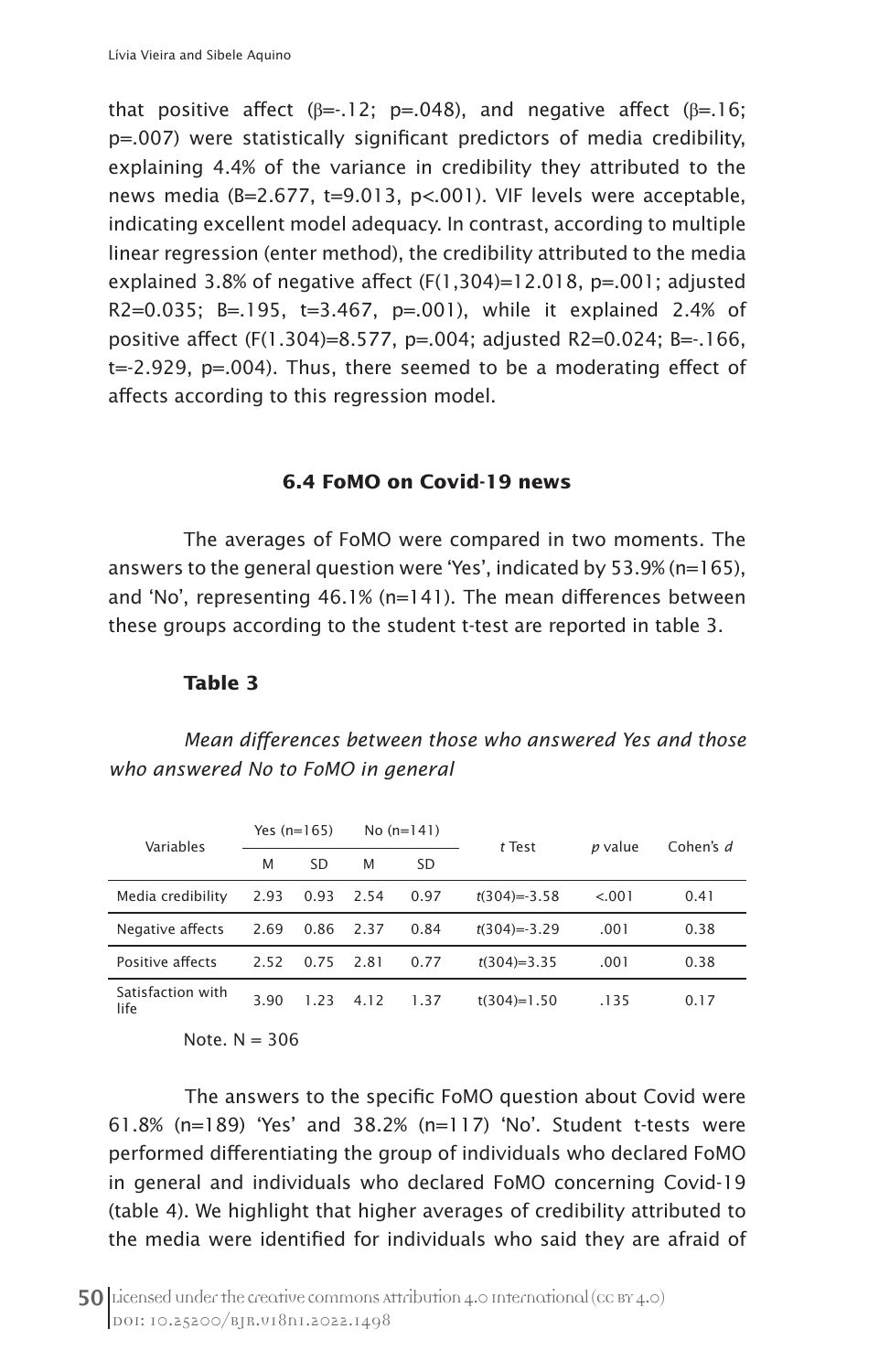missing something important about the pandemic (M=2.94; SD=0.88) and those who declared they did not have this fear (M=2.43; SD=1.01),  $t(220,551)=4.44$ ;  $p<.001$ ; d=0.53. Negative affect averages were also higher in the group that declared FoMO on the news about Covid-19 (M=2.93; SD=0.86) than in the group of individuals who did not declare it (M=2.25; SD=0.79), t(304)=4.88; p<.001; d=0.58. All results of differences between these groups can be seen in table 4.

#### **Table 4**

## *Mean differences between those who answered Yes and those who answered No to FoMO on the news about Covid-19*

| Variables                 | Yes $(n=189)$ |      | No $(n=117)$ |      | tTest             | р      | Cohen's d |
|---------------------------|---------------|------|--------------|------|-------------------|--------|-----------|
|                           | M             | SD   | M            | SD   |                   | value  |           |
| Media<br>credibility      | 2.94          | 0.88 | 2.43         | 1.01 | $t(220.551)=4.44$ | < 0.01 | 0.53      |
| Negative<br>affects       | 2.93          | 0.86 | 2.25         | 0.79 | $t(304)=4.88$     | < 0.01 | 0.58      |
| Positive<br>affects       | 2.57          | 0.74 | 2.77         | 0.81 | $t(304)=2.18$     | .030   | 0.25      |
| Satisfaction<br>with life | 3.89          | 1.24 | 4.18         | 1.37 | $t(304)=1.92$     | .055   | 0.22      |

Note  $N = 306$ 

To conclude the analysis regarding RQ4, we performed a chi-square test of independence to examine the association between FoMO in general and FoMO on the news about Covid-19. It showed there is a significant association between the two variables, confirming that FoMO was higher when referring to news about the pandemic.  $\gamma$ 2(1, N=306) = 76.61, p<.001.

## **7 Discussion**

During this survey, Brazil was in the early phases of the pandemic: on the last day of the data collection (April 9th, 2020), there were 18.176 people infected and 957 deaths in the country. That means Brazilians knew very little about how the disease would spread in the country. This study aimed to investigate the audience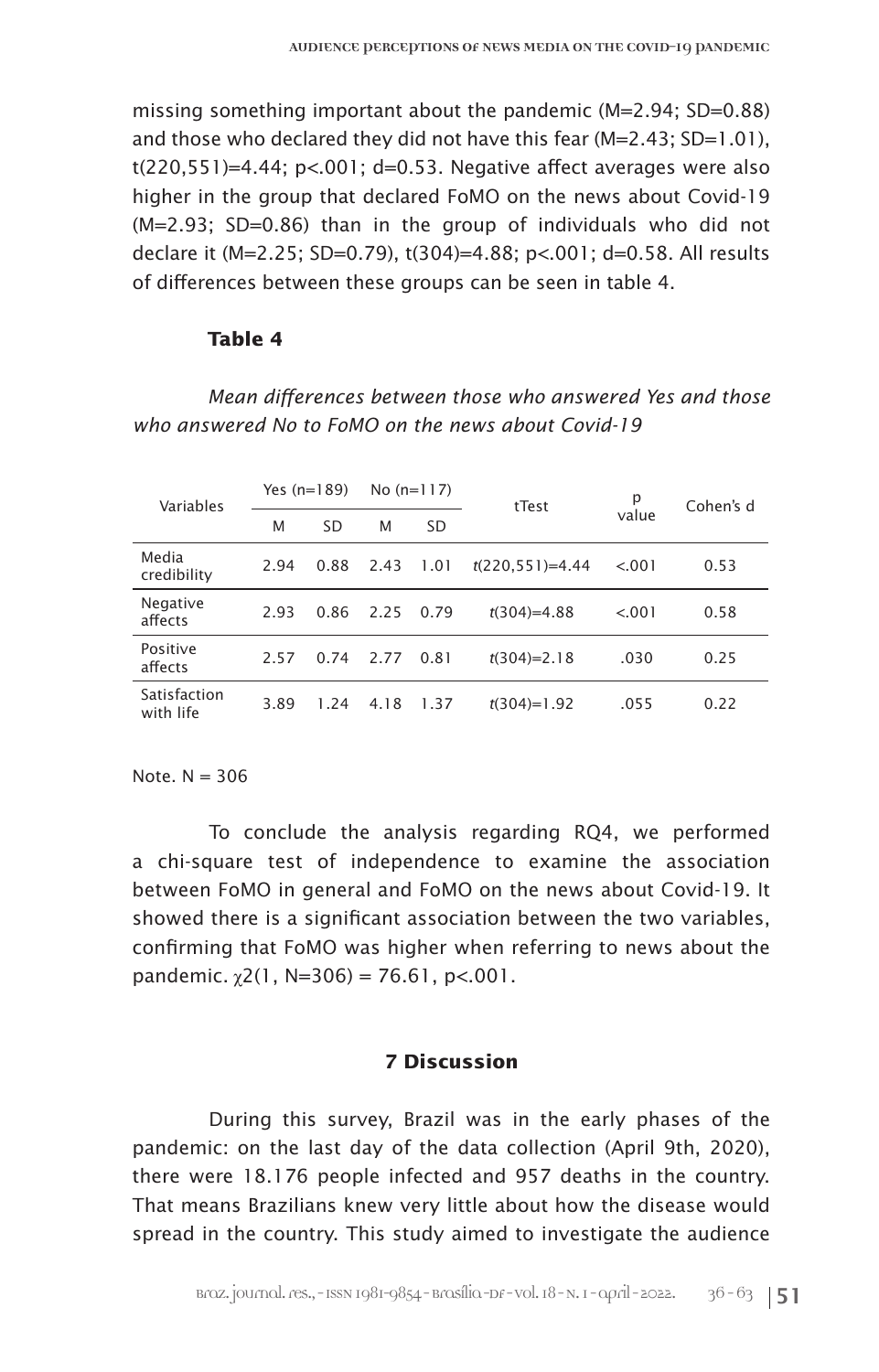perceptions of news media in the initial stages of the Covid-19 pandemic in Brazil by verifying the relations among media credibility, subjective well-being (SWB), and fear of missing out (FoMO). The findings suggest that the pandemic crisis influenced the perceptions regarding the work of the press and media credibility, and this was correlated with the experienced levels of Brazilians' well-being.

Initially, the responses obtained to establish the perceived trustworthiness of the news media in general, indicated that a large portion of the sample seemed to trust the honesty of the news reported by the media more often. In addition, the quality attributed to the media's work in covering the pandemic was high. This result is similar to that of Nielsen et al. (2020), showing that the majority rated the media as reliable during the first stages of the pandemic. Thus, the perception of news media credibility by Brazilians during the Covid-19 press coverage was favorable, based on perceptions about reliability.

News websites and TV were indicated by the majority as the media to which people devoted the most time to get news about Covid-19. And when considering only the digital environment, news websites remained in the first place, despite Brazil being among the countries that most use social media in the world. In a way, at this time of intense social crisis, the internet still seemed to be a channel through which less reliable information circulates. This could endorse an argument about how much the global crisis context influences individuals to rely on traditional news sources. Even when choosing which online service they used most to obtain information on the pandemic, the reliance on traditional media was greater, considering that also most news sites are owned by legacy outlets.

This assumption became stronger when we asked the respondents to mention the outlet brand they trust the most in the pandemic coverage: two TV programs owned by the largest Brazilian media company were cited in first and second place. Official sources and experts were also named, highlighting the search for technical knowledge, in contrast to general media knowledge.

An important finding in this study is the correlation between SWB and media credibility: people with higher averages of negative affects were more confident in the media. The more a person is afflicted, frightened, distressed, angry, and disturbed, the more he/she thinks that news media are fair, accurate, tell the whole story, and can be trusted. On the other hand, people that feel more determination, enthusiasm, strength, pride, inspiration, and animation are more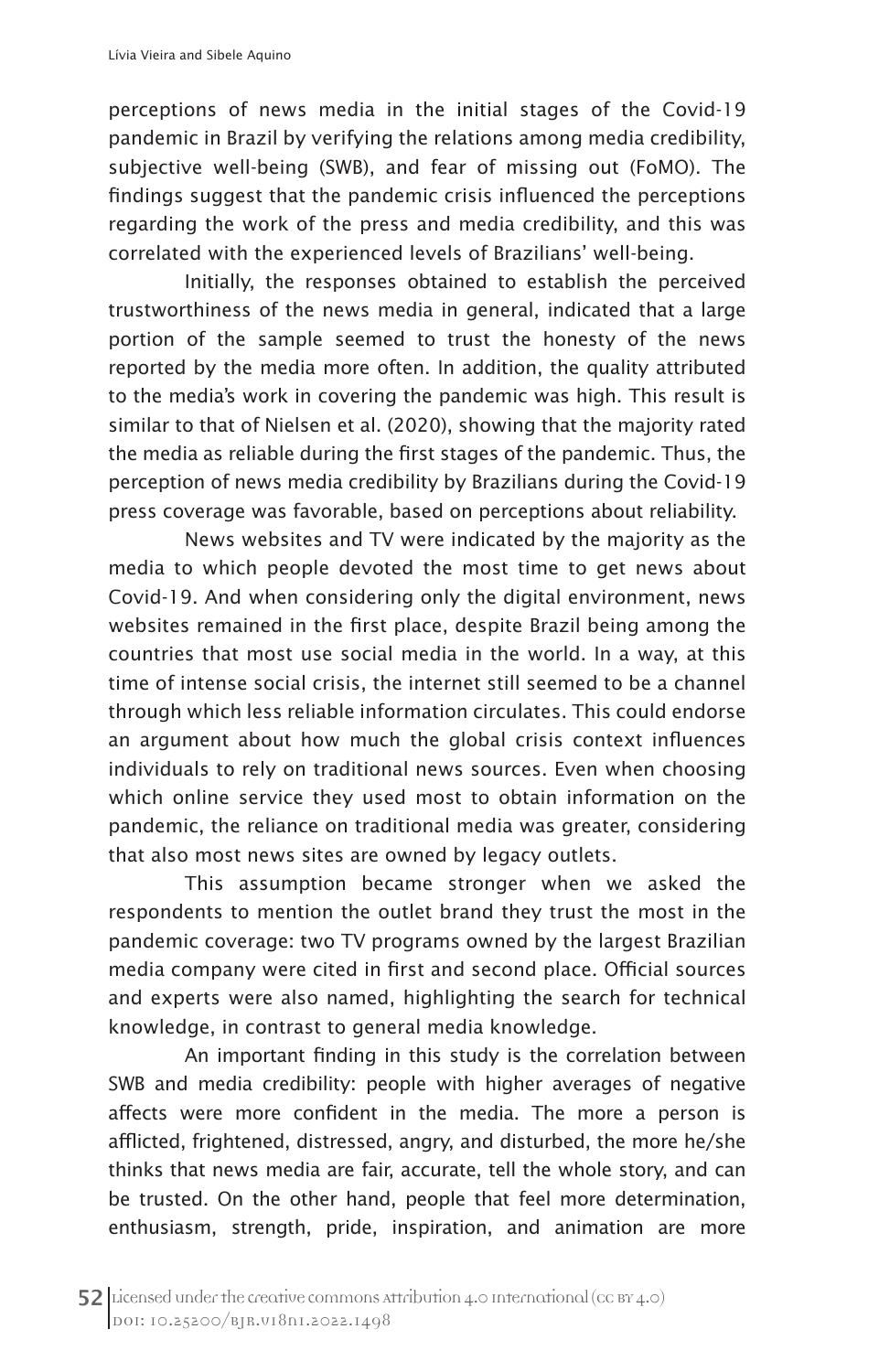skeptical about the media. Considering that subjective well-being also varies according to contextual and macrosocial reasons (Diener et al., 2018), it is reasonable to assume that a disruptive context that brings profound social consequences will alter well-being. In a time of fear and uncertainty, even purchasing behavior can be impacted by perceived dangers (e.g., Billore & Anisimova, 2021; Lins & Aquino, 2020). Thus, the impact of unwanted news can affect positive and negative emotions (e.g., Jain, 2021; Stainback et al., 2020), also in case people trust solid institutions like the traditional media and accept their reports less critically. Conversely, it is assumed that people who wish to preserve some positive emotions and feelings during a disruptive event may tend to attribute less credibility to news to cope better with the tough times.

Despite the significance of the correlations found, they do not provide a guide to a causal direction, indicating only that the variables are mutually modified. Interestingly, the test of the predictive power of affections on credibility pointed out that they have direct impacts on the levels of credibility attributed to the media. Although degrees of trust in the media can be influenced by many contingencies, positive and negative emotions influence some credibility attributed to the media. If there is more experience of negative affections and feelings, they will predict higher credibility attributed to the media. Conversely, if there are more positive feelings and affections, this could explain the low credibility of the media, and here is a plausible reason: researchers suggest that happy individuals seem not to use diligent processing all the time (Diener, 2009), so avoiding giving credence to media can be effective in ameliorating the effects of negative life events and preserving positive affections. The coping avoidance skill cannot change the situation, but it can help by reducing psychological discomfort (Sun & Zhang, 2014). Therefore, in a challenging social context, there is a predictive power of anxiety or enthusiasm, fear or vigor on how much the audience gives credit to the work of the press.

Interestingly, the older people in the sample had lower perceptions about media credibility and honesty, along with feelings of uncertainty and nervousness, representing a negative affect. The only positive relationship with age was for positive affect, indicating that positive experiences such as vigor, dynamism, and enthusiasm increased with age. And at the other end of this correlation, younger people felt more fear and uncertainty. In parallel, the younger the age, the more they gave credit to the work of the media, evidencing that when listening to and reading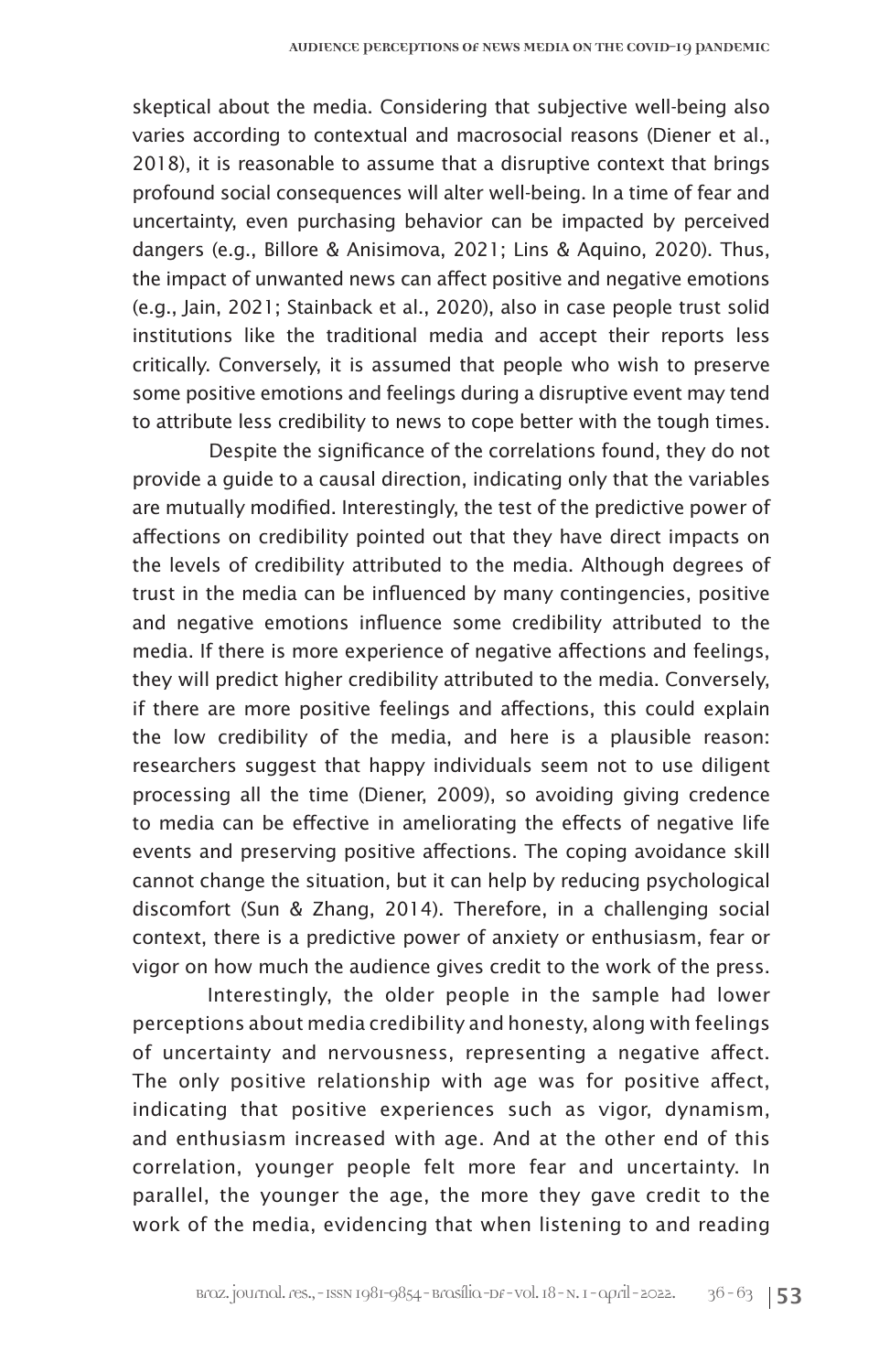news, people may feel more anguished.

As we pointed out, news media credibility can have a relation with the context. Brazilians have been experiencing an atmosphere of political polarization since the 2018 election (Nielsen et al., 2020), and this can partly explain the increasing credibility attributed to the media by respondents on the left of the political spectrum. This perception has a practical example: in response to the Bolsonaro administration's decision to restrict access to data on the Covid-19 pandemic, six Brazilian news outlets formed a partnership and worked collaboratively to gather appropriate data in the 26 states and the Federal District. Since then, the most reliable source of information on the pandemic in the country has been provided by the mainstream media, not by the extreme-right government (it is noteworthy that some of these news outlets were cited by the respondents as better sources of information during the pandemic). That shows how the press was actively helping society to keep informed in this moment of crisis, and maybe by doing so, achieving more credibility.

In this context, we also measured the FoMO on the news. It is assumed that unknown risks can attract attention more than regular events, and this maintains vigilance and awareness of specific news on the subject. That is the likely reason for the higher averages of FoMO when people answered questions about the pandemic than generically. It is worth highlighting the effect sizes found in the average differences in both measures of FoMO, indicating the magnitude of the results in this sample. These values constitute evidence (Cohen, 1977) that the average differences found favor the interpretations discussed in this study.

In assessing the credibility of the media associated with FoMO, this study shows that individuals experiencing more FoMO and more negative affect believe more strongly in the media. Considering all analyses, those who said they trust the media tended to be more concerned about missing news, and this happened when they were experiencing negative affect such as fear or nervousness, e.g. Individuals that experience more positive affects like pride or joy tended to be more critical about the press and they experienced less fear of missing the news.

Regarding this point, mention should be made about a research limitation: the non-probabilistic sample, mostly consisting of women from the Southeast region (the country's richest and most developed, with the highest average schooling) cannot be considered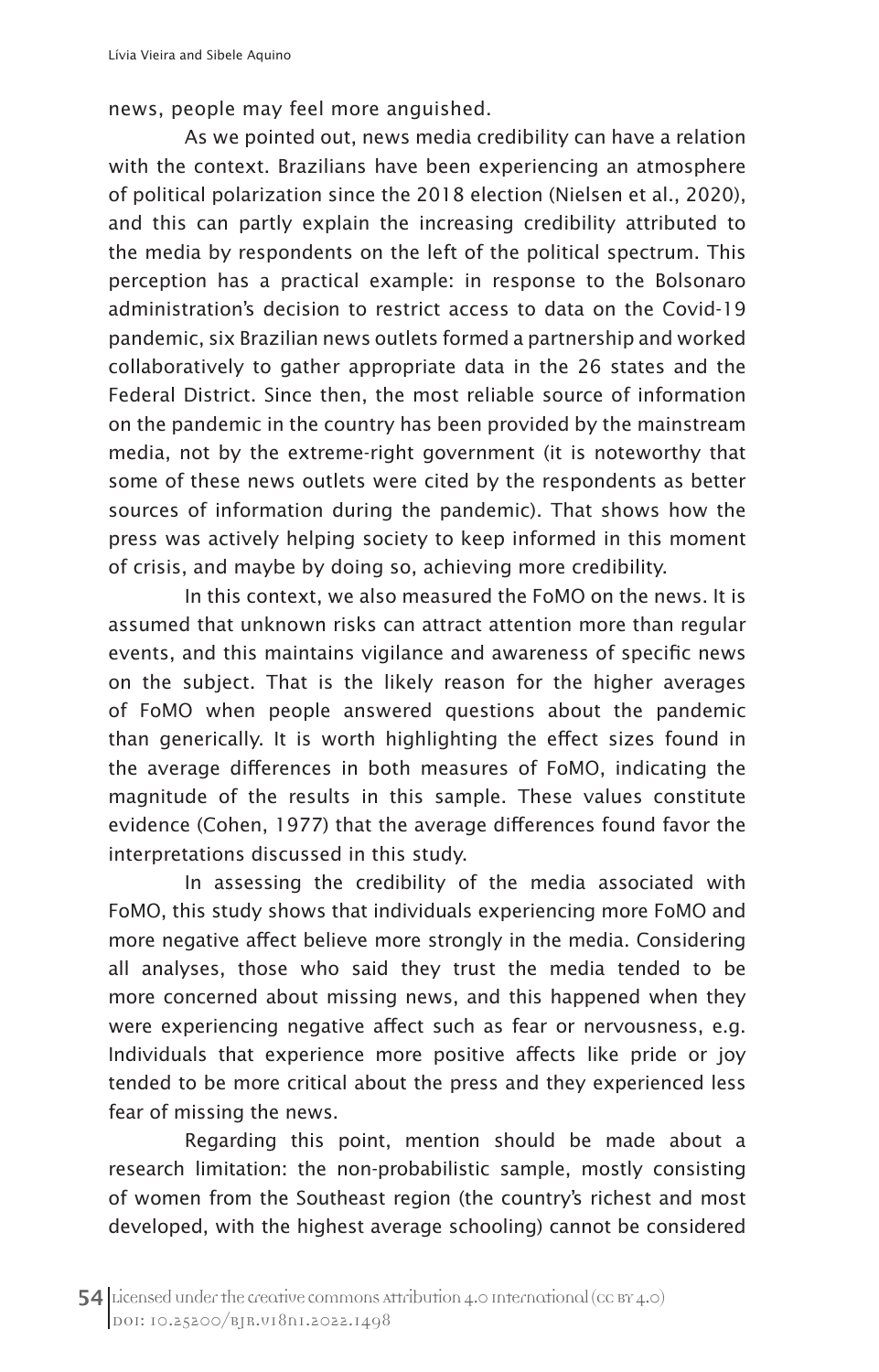as representative of the Brazilian population. A sample with greater schooling diversity may bring different results. So, it is necessary to be cautious in interpreting the result because these extracted outcomes can reflect specific biases. Nevertheless, the pandemic has affected the entire country and the different Brazilian social strata. For example, people may have wanted to make a good impression – this commonly occurs with questionnaires with self-response scales – in saying they do not have any fear of missing news about the pandemic. This leads us to infer that the average of FoMO could be higher.

Although the results obtained are consistent and represent a significant contribution, it should be considered that it was not the purpose of this study to generalize, but rather to explore this pandemic context. As a broad result, the relation between media credibility and negative affect can be seen as a challenge. If wellbeing is also defined by the affective state experienced when positive affect prevails over negative affect, the positivity or negativity of an emotional state can influence judgments (Gilovich & Griffin, 2010), activate positive or negative information, and distort how objects or propositions are evaluated (Mayer et al., 1992). This helps to understand how attitudes about media can be influenced by affect.

## **8 Conclusion**

This study reveals that people who are experiencing more negative affects demonstrate FoMO on the news, specifically during Covid-19, and these people are also the ones who give the media the most credibility. Here is a challenge to news outlets: how can journalism remain relevant to citizens who attach less credibility to the media and are comfortable being left out of the news – even when they are peremptory? If this same profile is also formed by people who hold the experience of positive emotions and feelings, supporting their subjective well-being, investigating whether disbelief in the media is a cause of this (beyond being related) is a relevant field for future audience-based research. It seems to be more difficult to make this type of audience less skeptical, but the effort may be worthwhile in a long-term strategy that seeks stronger connections with the audience.

Finally, this paper opens pathways for in-depth research on the FoMO phenomenon in relation to the news. Although the literature presents FoMO with several frameworks, specific tools for news reading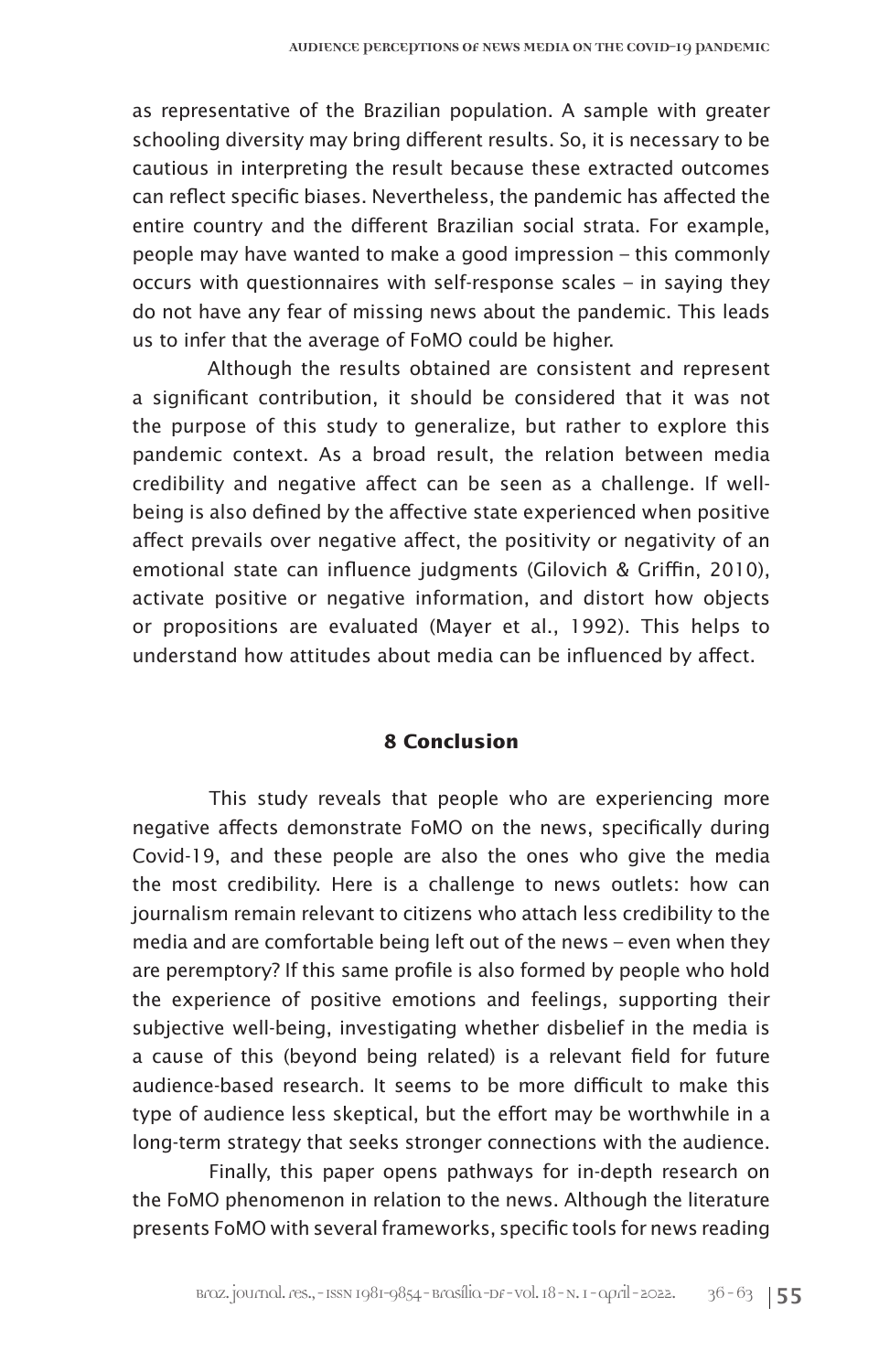can be developed to better cover the complexity of the construct. Still, the analysis of this topic during a disruptive event like the pandemic is a relevant contribution of this study, which can suggest a lengthy list of new investigative possibilities. Future studies can also explore, describe, and correlate SWB, media credibility, and FoMO in distinct stages of the pandemic worldwide, to verify outcomes of different audience perceptions of the news coverage in distinct samples.

# **NOTES**

- 1 In Brazil, from 3 January 2020 to 9 February 2022, there were 26.599.593 confirmed cases of Covid-19, with 632.621 deaths. Retrieved from https://Covid19.who.int/region/amro/country/br
- 2 Brazilian online newspapers and TV channels also reported increased online audiences during February and March 2020. Retrieved from www1.folha.uol.com.br/ilustrada/2020/03/audiencia-de-telejor nalismo-explode-durante-crise-do-novo-coronavirus.shtml

## **REFERENCES**

Alt, D., & Boniel-Nissim, M. (2018). Links between Adolescents' Deep and Surface Learning Approaches, Problematic Internet Use, and Fear of Missing Out (FoMO). *Internet Interventions, vol. 13*, 30–39. DOI: 10.1016/j.invent.2018.05.002

Aquino, S. D., & Vieira, L. S. (2020a). Bem-estar e consumo de notícias durante a pandemia de COVID-19 [Well-being and News Consumption During the COVID-19 Pandemic. *Revista Fontes Documentais, vol. 3,*  165 – 174*.* Retrieved from https://aplicacoes.ifs.edu.br/periodicos/ index.php/fontesdocumentais/issue/view/52

Aquino, S. D., & Vieira, L. S. (2020b). Credibilidade da Mídia – Adaptação de uma escala para o contexto brasileiro [Media Credibility – Adaptation of a Scale for the Brazilian Context]*.* Proceedings of the 50<sup>th</sup> Annual Meeting of the Brazilian Society of Psychology. Brasília, DF. DOI 10.13140/RG.2.2.23403.16160

Baker, D. A., & Algorta, G. P. (2016). The Relationship Between Online Social Networking and Depression: A Systematic Review of Quantitative Studies*. Cyberpsychology, Behavior, and Social*  Networking, *19*(11), 638–648. DOI:10.1089/cyber.2016.0206

Bernardino, C., Ferreira, H. A., & Chambel, T. (2016). Towards Media for Wellbeing. *Proceedings of the Association for Computing*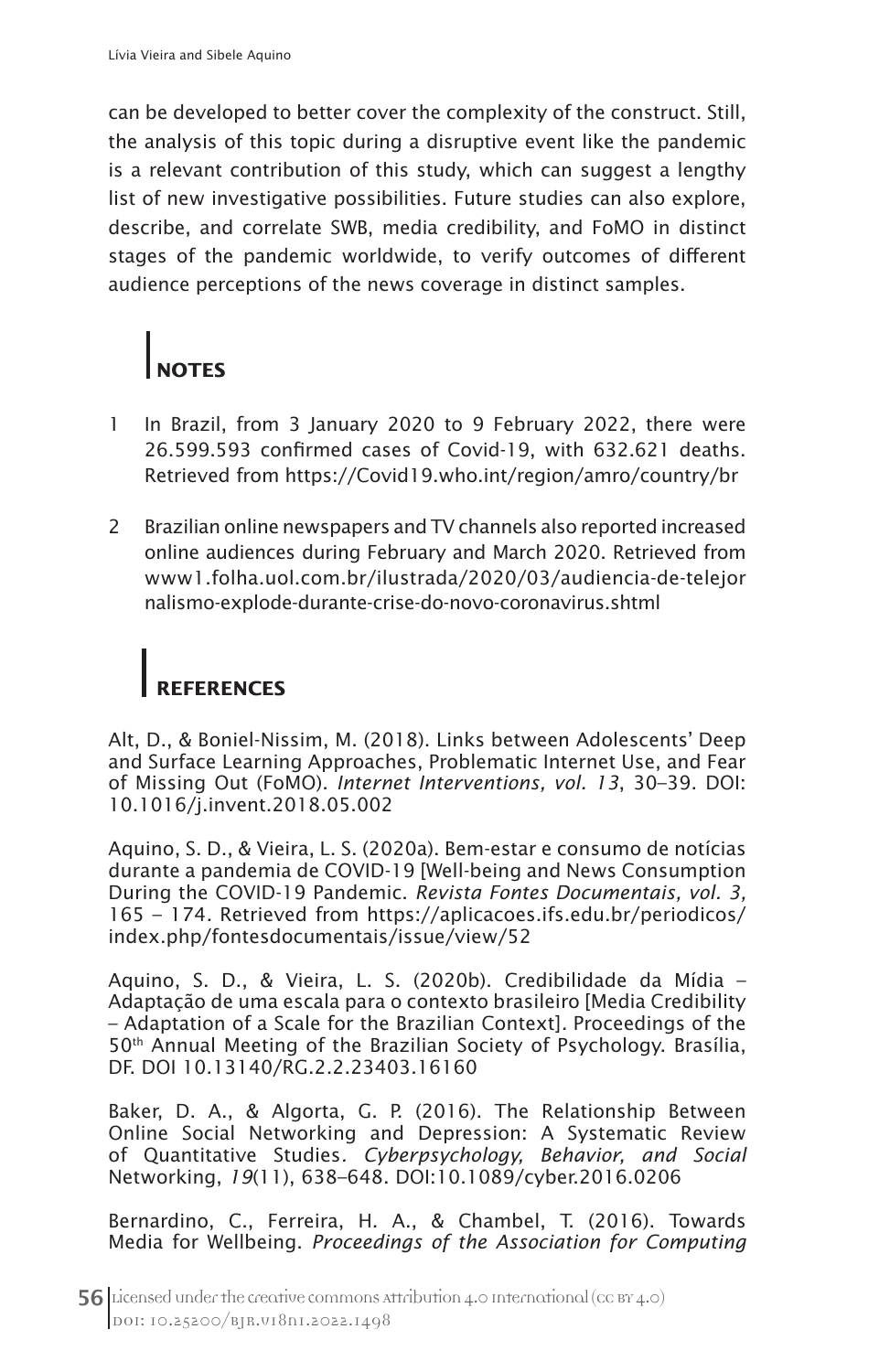*Machinery International Conference on Interactive Experiences for TV and Online Video* (171–177). NY, USA.

Billore, S., & Anisimova, T. (2021). Panic buying research: A systematic literature review and future research agenda. *International Journal of Consumer Studies, 45*(4), 777–804. DOI: 10.1111/ijcs.12669

Brackbill, R. M., Hadler, J. L., DiGrande, L., Ekenga, C. C., Farfel, M. R., Friedman, S., Perlman, S. E., Stellman, S. D., Walker, D. J., Wu, D., Yu, S., & Thorpe, L. E. (2009). Asthma and posttraumatic stress symptoms 5 to 6 years following exposure to the World Trade Center terrorist attack. *JAMA*, 302(5), 502–516. DOI: 10.1001/jama.2009.1121

Bruin, K., Haan, Y., Vliegenthart, R., Kruikemeier, S., & Boukes, M. (2021). News Avoidance during the Covid-19 Crisis: Understanding Information Overload. *Digital Journalism, 9(*9), 1286–1302. DOI: 10.1080/21670811.2021.1957967

Can, G., & Satici, S. A. (2019). Adaptation of Fear of Missing out Scale (FoMOs): Turkish Version Validity and Reliability Study*. Psicologia: Reflexão e Crítica, 32*(1), 1–7*.* DOI: 10.1186/s41155-019-0117-4

Chai, H. Y., Niu, G. F., Lian, S. L., Chu, X. W., & Sun, X. J. (2019). Why Social Network Site Use Fails to Promote Well-being? The Roles of Social Overload and Fear of Missing Out*. Computers in Human Behavior, vol. 100,* 85–92*.* DOI: 10.1016/j.chb.2019.05.005

Cohen, J. (1977). *Statistical Power Analysis for the Behavioral Sciences*. Routledge.

Dhanani, LY, & Franz, B (2020). The Role of News Consumption and Trust in Public Health Leadership in Shaping COVID-19 Knowledge and Prejudice. *Frontiers in Psychology*, *vol. 11*, 1–13. DOI: 10.3389/ fpsyg.2020.560828

Deaton, A. (2008). Income, Health, and Well-Being Around the World: Evidence from the Gallup World Poll. *The Journal of Economic Perspectives, 22*(2), 53–72. Retrieved from www.jstor.org/stable/27648241

Dempsey, A., O'Brien, K., Tiamiyu, M., & Elhai, J. D. (2019). Fear of Missing Out (FoMO) and Rumination Mediate Relations Between Social Anxiety and Problematic Facebook Use. *Addictive Behaviors Reports, vol. 9,* 1–7. DOI: 10.1016/j.abrep.2018.100150

Dhir, A., Yossatorn, Y., Kaur, P., & Chen, S. (2018). Online Social Media Fatigue and Psychological Wellbeing – A Study of Compulsive Use, Fear of Missing Out, Fatigue, Anxiety and Depression. *International Journal of Information Management*, *vol. 40*, 141–152. DOI: 10.1016/j.ijinfomgt.2018.01.012

Diener, E. (2009, n.d.). *A Primer for Reporters and Newcomers*. Retrieved from http://labs.psychology.illinois.edu/~ediener/faq.html#important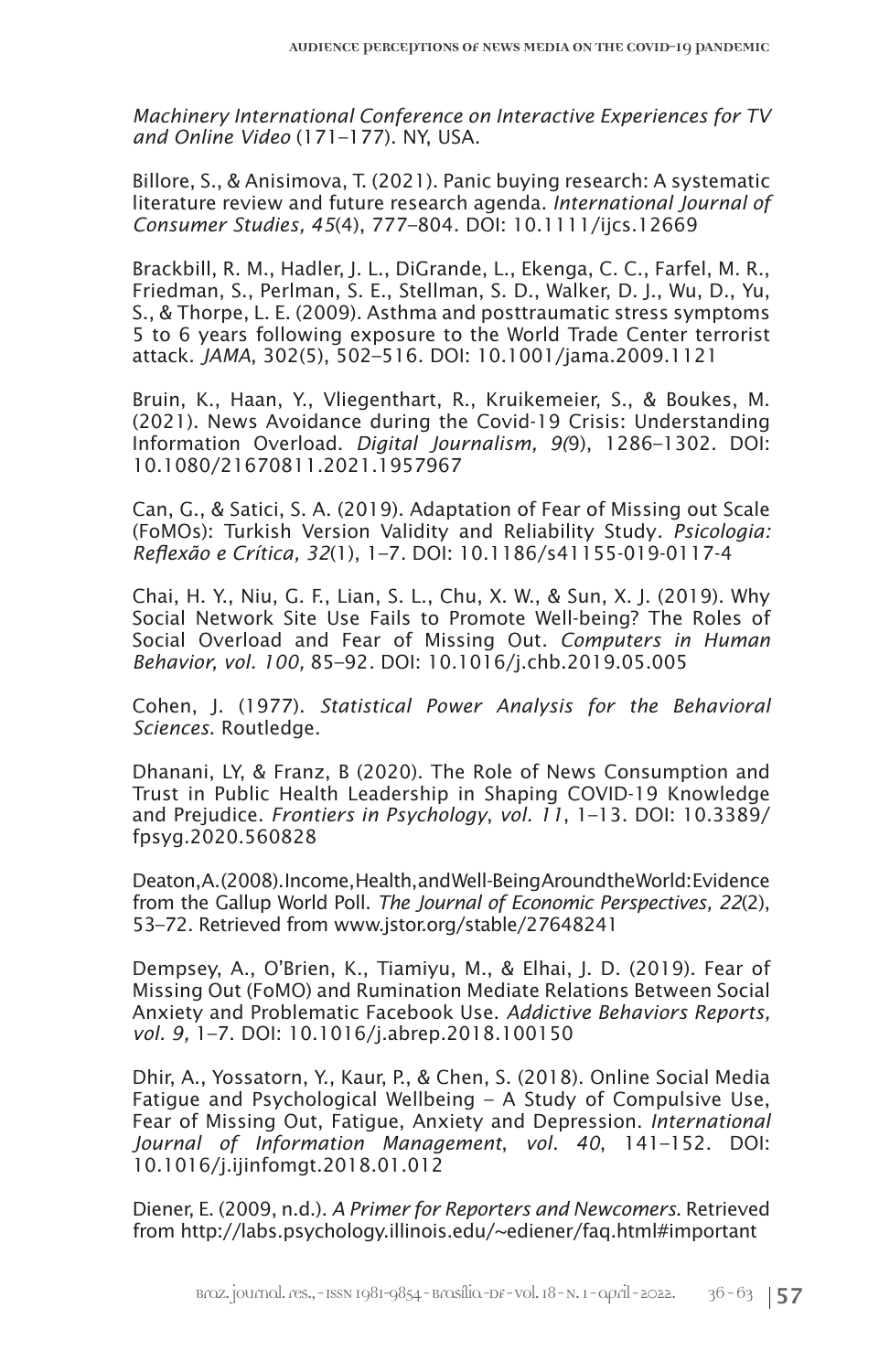Diener, E. (2021, n.d.). Happiness: The Science of Subjective Wellbeing. NOBA. Retrieved from www.nobaproject.com/modules/ happiness-the-science-of-subjective-well-being

Diener, E., & Emmons, R. A. (1984). The Independence of Positive and Negative Affect. *Journal of Personality and Social Psychology, 47*(5), 1105–1117. DOI: 10.1037/0022-3514.47.5.1105

Diener, E. D., Emmons, R. A., Larsen, R. J., & Griffin, S. (1985). The Satisfaction with Life Scale. *Journal of Personality Assessment*, *49*(1), 71–75. DOI: 10.1207/s15327752jpa4901\_13

Diener, E., Oishi, S., & Tay, L. (2018). Advances in Subjective Well-Being Research*. Nature Human Behaviour, 2*(4), 253–260. DOI: 10.1038/ s41562-018-0307-6

Diener, E., Tay, L., & Oishi, S. (2013). Rising Income and the Subjective Well-being of Nations. *Journal of Personality and Social Psychology, 104*(2), 267–276. DOI:10.1037/a0030487

Elhai, J. D., Levine, J. C., Dvorak, R. D., & Hall, B. J. (2016). Fear of Missing Out, Need for Touch, Anxiety and Depression are Related to Problematic Smartphone Use. *Computers in Human Behavior*, vol. *63*, 509-516. DOI: 10.1016/j.chb.2016.05.079

Elhai, J. D., Rozgonjuk, D., Liu, T., & Yang, H. (2020). Fear of Missing out Predicts Repeated Measurements of Greater Negative Affect Using Experience Sampling Methodology. *Journal of Affective Disorders*, *vol. 262*, 298–303. DOI: 10.1016/j.jad.2019.11.026

Gaziano, C., & McGrath, K. (1986). Measuring the Concept of Credibility. *Journalism Quarterly*, *63*(3), 451–462. DOI: 10.1177/107769908606300301

Gilovich, T. D., & Griffin, D. W. (2010). Judgment and Decision Making. In S. T. Fiske, D. T. Gilbert & G. Lindzey (Eds.), *Handbook of Social Psychology* (pp. 542–588). John Wiley & Sons, Inc.

Grohol, J. (2011). FOMO Addiction: The Fear of Missing Out. *PsychCentral* Retrieved from https://psychcentral.com/blog/fomoaddiction-the-fear-of-missing-out

Hanitzsch, T., Van Dalen, A., & Steindl, N. (2018). Caught in the Nexus: A Comparative and Longitudinal Analysis of Public Trust in the Press. *The International Journal of Press/Politics*, *23*(1), 3–23. DOI: 10.1177/1940161217740695

Jain, P. (2021). The COVID-19 Pandemic and Positive Psychology: The Role of News and Trust in News on Mental Health and Well-Being. *Journal of Health Communication*, *26*(5), 317–327. DOI: 10.1080/10810730.2021.1946219

 $58$  Licensed under the creative commons attribution 4.0 International (cc BY 4.0) DOI: 10.25200/BJR.v18n1.2022.1498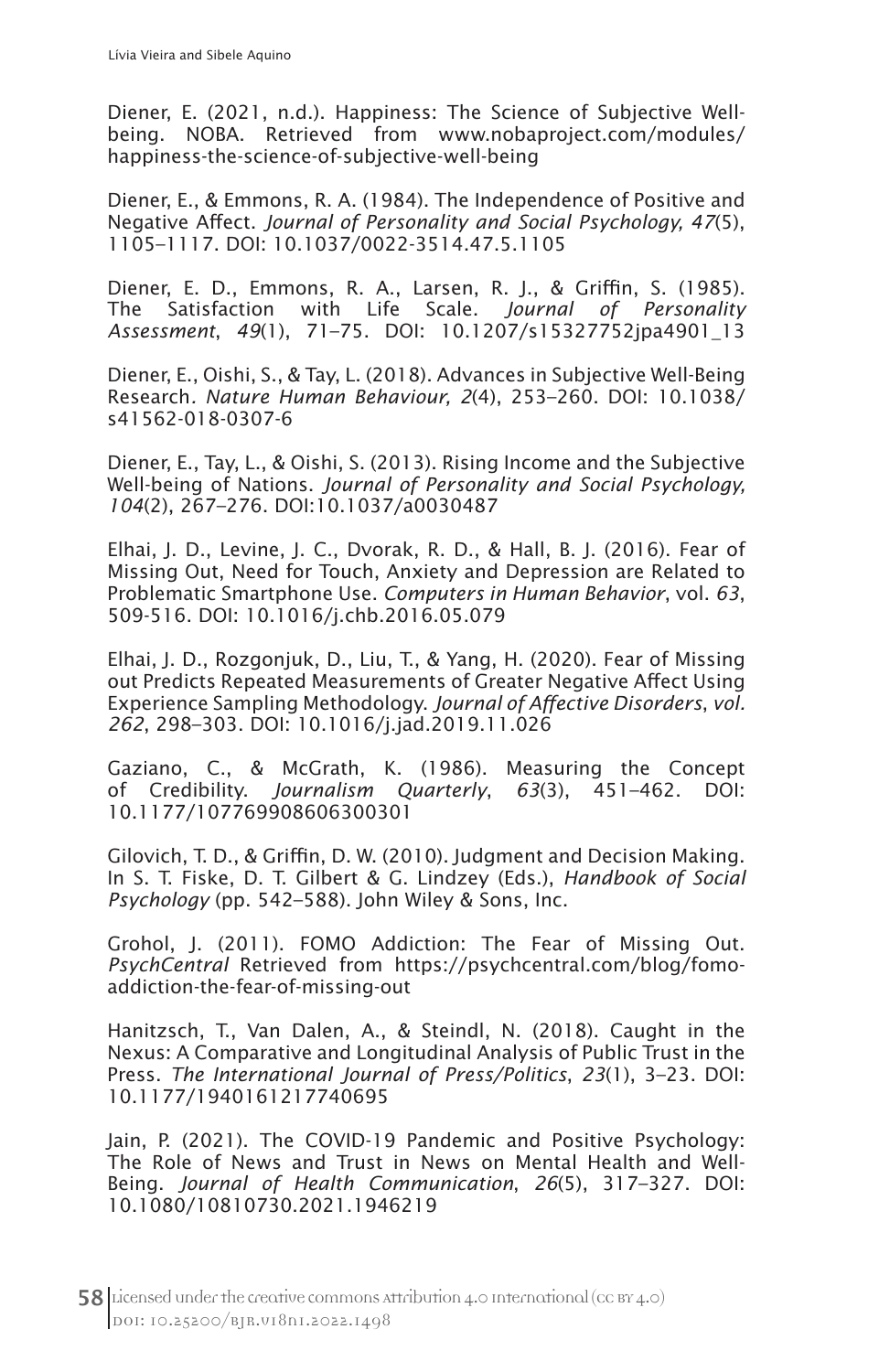James, T. L., Lowry, P. B., Wallace, L., & Warkentin, M. (2017). The Effect of Belongingness on Obsessive-Compulsive Disorder in the Use of Online Social Networks*. Journal of Management Information Systems, 34*(2)*,* 560–596*.* DOI: 10.1080/07421222.2017.1334496

Ji, Q., Ha, L., & Sypher, U. (2014). The role of news media use and demographic characteristics in the possibility of information overload prediction. *International Journal of Communication*, *vol.8*, 699–714. Retrieved from https://ijoc.org/index.php/ijoc/article/view/2419

Kohring, M., & Matthes, J. (2007). Trust in News Media: Development and Validation of a Multidimensional Scale. *Communication Research, 34*(2)*, 231–252.* DOI : 10.1177/0093650206298071

Lai, C., Altavilla, D., Ronconi, A., & Aceto, P. (2016). Fear of Missing Out (FOMO) Is Associated with Activation of The Right Middle Temporal Gyrus During Inclusion Social Cue*. Computers in Human Behavior*, *vol. 61*, 516–521*.* DOI: 10.1016/j.chb.2016.03.072

Lewicki, R. J., & Tomlinson, E. C. (2003). Trust and Trust Building. Beyond Intractability. In G. Burgess & H. Burgess (Eds.), *Conflict Information Consortium* (305–315). University of Colorado, Boulder. Retrieved from www.beyondintractability.org/essay/trust\_building

Lins, S., & Aquino, S. (2020). Development and Initial Psychometric Properties of a Panic Buying Scale during the COVID-19 pandemic. *Heliyon*, *6*(9), 1–6. DOI: 10.1016/j.heliyon.2020.e04746

Lisboa, S., & Benetti, M. (2017). Credibilidade no jornalismo: uma nova abordagem [Credibility in journalism: A new approach]. *Estudos em Jornalismo e Mídia*, *14*(1), 51–62. DOI: 10.5007/1984-6924.2017v14n1p51

Mayer, J. D., Gaschke, Y. N., Braverman, D. L., & Evans, T. W. (1992). Mood-congruent Judgment Is A General Effect. *Journal of Personality and Social Psychology, 63*(1), 119–132.DOI:10.1037/0022- 3514.63.1.119

Morford, M. (2010, August 4). *Oh My God You Are So Missing Out*. SFGate*.* Retrieved from www.sfgate.com/entertainment/morford/ article/Oh-my-God-you-are-so-missing-out-2536241.php

Naderifar, M., Goli, H., & Ghaljaie, F. (2017). Snowball Sampling: A Purposeful Method of sampling in Qualitative Research. *Strides in Development of Medical Education, 14*(3). DOI: 10.5812/SDME.67670.

Newman, N., Fletcher, R., Schulz, A., Andi, S., & Nielsen, R. (2020). *Reuters Institute Digital News Report 2020*. Reuters Institute: University of Oxford. Retrieved from https://reutersinstitute.politics. ox.ac.uk/sites/default/files/2020-06/DNR\_2020\_FINAL.pdf

Nielsen, R. K., Fletcher, R., Newman, N., Brennen, J. S., & Howard,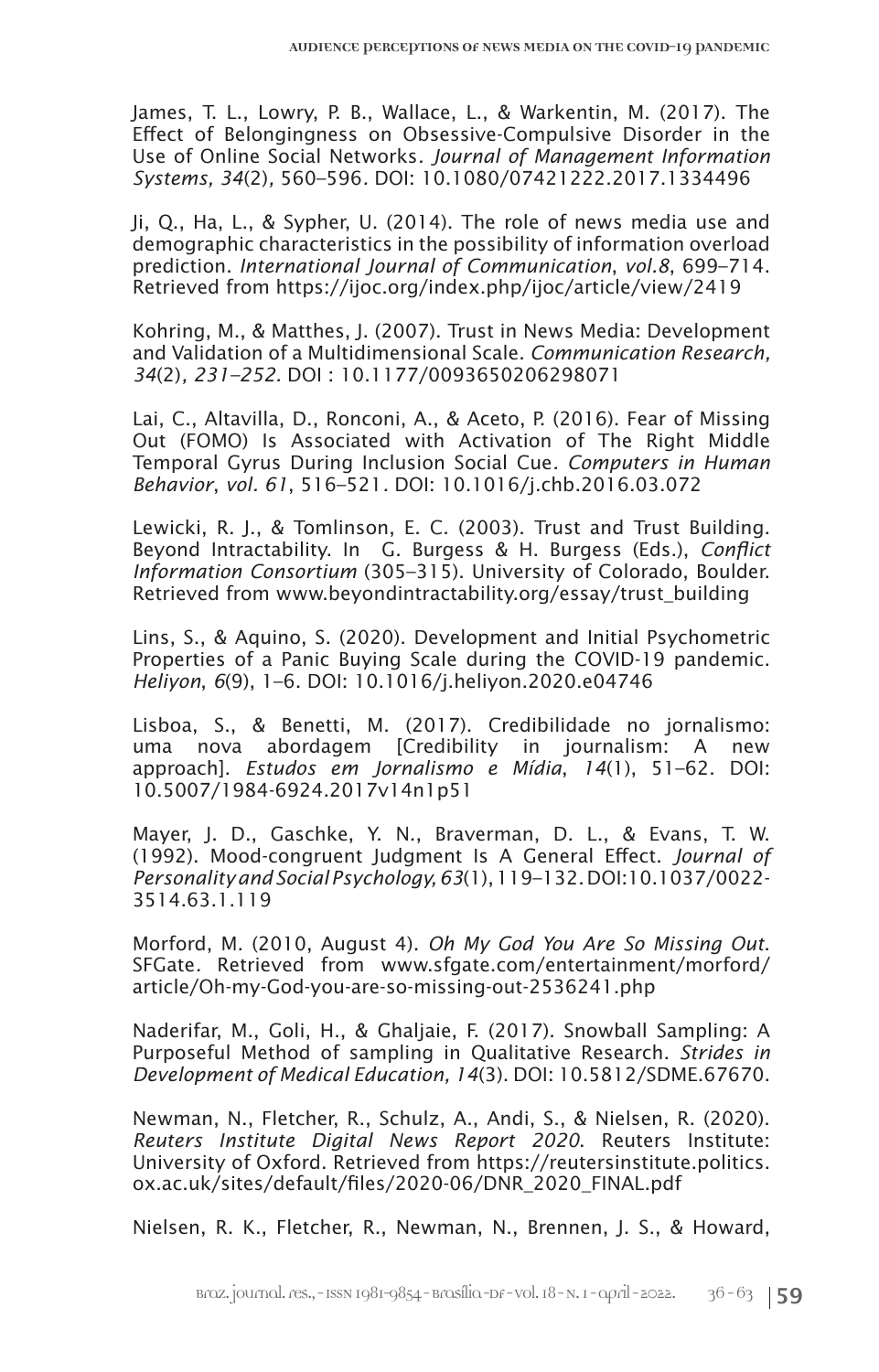P. N. (2020, April 15). *Navigating the 'Infodemic': How People in Six Countries Access and Rate News and Information about Coronavirus*. Digital News Report. Retrieved from https://reutersinstitute.politics. ox.ac.uk/infodemic-how-people-six-countries-access-and-rate-newsand-information-about-coronavirus

Norris, F. H., Friedman, M. J., Watson, P. J., Byrne, C. M., Diaz, E., & Kaniasty, K. (2002). 60,000 Disaster Victims Speak: Part I. An Empirical Review of the Empirical Literature, 1981–2001*. Psychiatry: Interpersonal and Biological Processes, 65*(3), 207–239. DOI:10.1521/ psyc.65.3.207.20173

Przybylski, A. K., Murayama, K., DeHaan, C. R., & Gladwell, V. (2013). Motivational, emotional, and Behavioral Correlates of Fear of Missing Out. *Computers in Human Behavior, 29*(4), 1841–1848. DOI: 10.1016/j.chb.2013.02.014

Reynolds, M., & Weiss, S. (2020, May 27). *How Coronavirus Started and What Happens Next, Explained*. Wired. Retrieved from www. wired.co.uk/article/china-coronavirus

Roberts, J. A., & David, M. E. (2019). The Social Media Party: Fear of Missing Out (Fomo), Social Media Intensity, Connection, and Wellbeing. *International Journal of Human–Computer Interaction*, *36*(4), 386–392. DOI: 10.1080/10447318.2019.1646517

Rutledge, P. (2020, March 23). *Pandemic FoMO: How Much News Is Too Much?* Psychology Today. Retrieved from www.psychologytoday. com/gb/blog/positively-media/202003/pandemic-FoMO-how-muchnews-is-too-much

Ryan, R. M., & Deci, E. L. (2001). On Happiness and Human Potentials: A Review of Research on Hedonic and Eudaimonic Well-being.*Annual Review of Psychology*, *52*(1), 141–166. DOI: 10.1146/annurev.psych.52.1.141

Santos, G. S., & Grossi, A. M. (2018). Jornalismo e credibilidade: Uma percepção do público [Journalism and Credibility: A Perception of the Public]. *Ámbitos. Revista Internacional de Comunicación*, *3*(42), 40-54. Retrieved from https://revistascientificas.us.es/index.php/ Ambitos/article/view/5415

Schlenger, W. E., Caddell, J. M., Ebert, L., Jordan, B. K., Rourke, K. M., Wilson, D. Thalji, L., Dennis, J. M., Fairbank, J. A., Kulka, R. A. (2002). Psychological Reactions to Terrorist Attacks: Findings from the National Study of Americans' Reactions to September 11. *Jama*, *288*(5), 581–588. DOI: 10.1001/jama.288.5.581

Schudson, M. (2019, n.d.). *The Fall, Rise, and Fall of Media Trust*. Columbia Journalism Review. Retrieved from www.cjr.org/ special\_report/the-fall-rise-and-fall-of-media-trust.php

Sha, P., Sariyska, R., Riedl, R., Lachmann, B., & Montag, C. (2019). Linking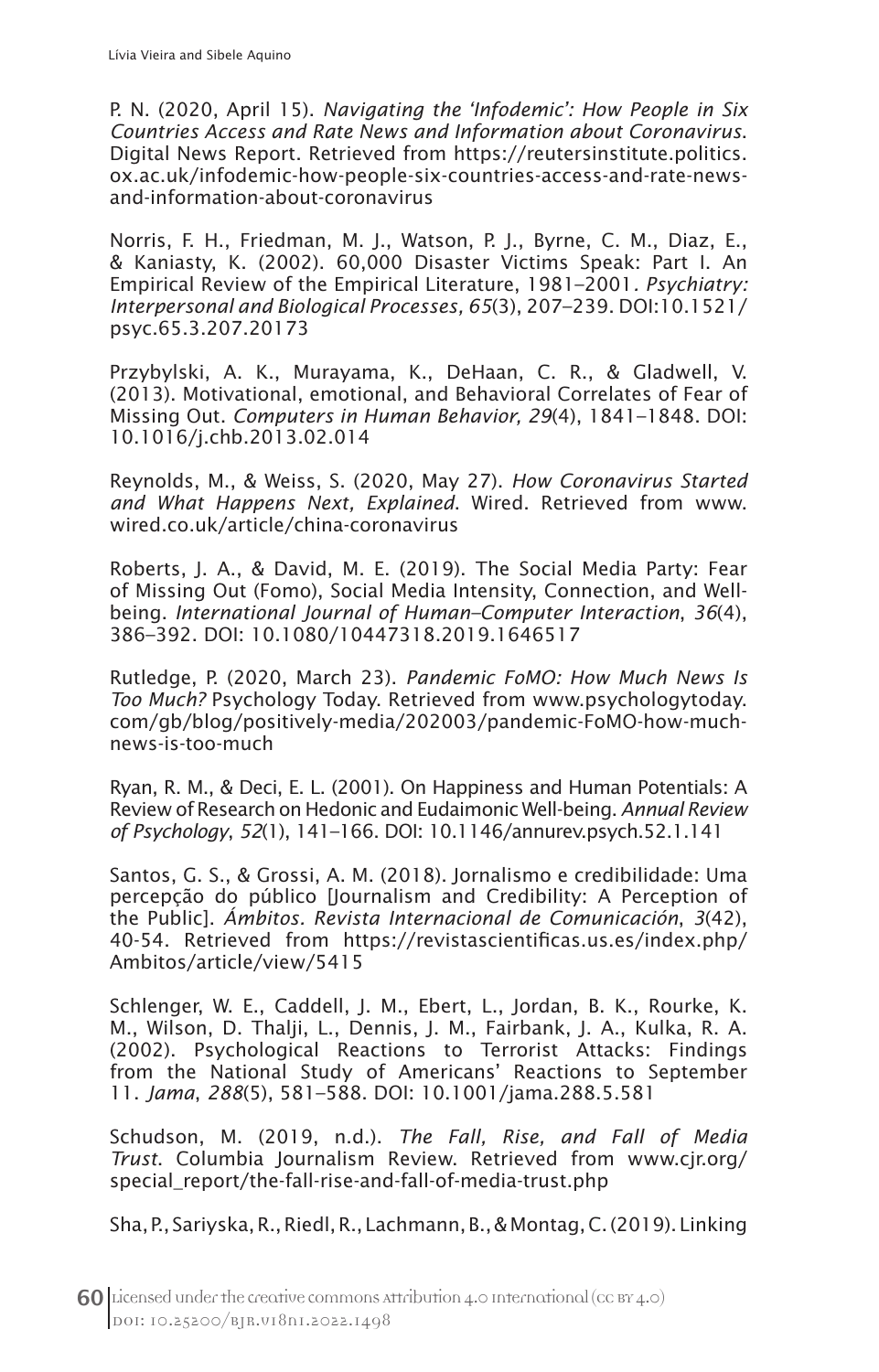Internet Communication and Smartphone Use Disorder by Taking a Closer Look at the Facebook and WhatsApp Applications. *Addictive Behaviors Reports*, *vol. 9*, 1–9. DOI: 10.1016/j.abrep.2018.100148

Song, H., Jung, J., & Kim, Y. (2016). Perceived news overload and its cognitive and attitudinal consequences for news usage in South Korea*. Journalism & Mass Communication Quarterly, 94*(4), 1172– 1190. DOI: 10.1177/1077699016679975

Stainback, K., Hearne, B. N., & Trieu, M. M. (2020). COVID-19 and the 24/7 News Cycle: Does COVID-19 News Exposure Affect Mental Health? *Socius*, *vol. 6, 1–15*. DOI: 10.1177/2378023120969339

Stead, H., & Bibby, P. A. (2017). Personality, Fear of Missing Out and Problematic Internet Use and Their Relationship to Subjective Well-Being*. Computers in Human Behavior, vol. 76,* 534–540. DOI: 10.1016/j.chb.2017.08.016

Sun, L., & Zhang, J. (2014).Coping Skill as a Moderator Between Negative Life Events and Suicide Among Young People in Rural China*. Journal of Clinical Psychology, 71*(3), 258–266. DOI:10.1002/jclp.22140

Tameez, H. (2020, March 18). *At Least Coronavirus Has Been Good For Online News Traffic (We're Trying To Be Optimistic)*. Nieman Lab. Retrieved from www.niemanlab.org/2020/03/at-least-coronavirushas-been-good-for-online-news-traffic-were-trying-to-be-optimistic/

Thomas, D. (2020, February 27) *The Dark Side of FoMO: Living Through a Coronavirus Outbreak in South Korea*. Vice News. Retrieved from www.vice.com/en\_uk/article/7kz7pg/the-dark-side-of-FoMO-livingthrough-a-coronavirus-outbreak-in-south-korea

Tsfati, Y. (2003). Does Audience Skepticism of the Media Matter In Agenda Setting? *Journal of Broadcasting & Electronic Media, 47*(2), 157–176. DOI:10.1207/s15506878jobem4702\_1.

Tsfati, Y., & Cappella, J. N. (2003). Do People Watch What They Do Not Trust? *Communication Research, 30*(5), 504– 529. DOI:10.1177/0093650203253371.

Tsfati, Y., & Cohen, J. (2005). Democratic Consequences of Hostile Media Perceptions*. Harvard International Journal of Press/Politics, 10(*4), 28–*51.* DOI:10.1177/1081180x05280776

Tsfati, Y., & Cohen, J. (2013). Perceptions of Media and Media Effects. In R. Hobbs, A. N. Valdivia & P. Mihaiudis (Eds.), *The International Encyclopedia of Media Studies* (pp. 128–146). New York: Wiley-Blackwell. DOI: 10.1002/9781444361506.wbiems995

Uram, P., & Skalski, S. (2020). Still Logged in? The Link Between Facebook Addiction, FoMO, Self-Esteem, Life Satisfaction and Loneliness in Social Media Users. *Psychological Reports*, 125(1), 218–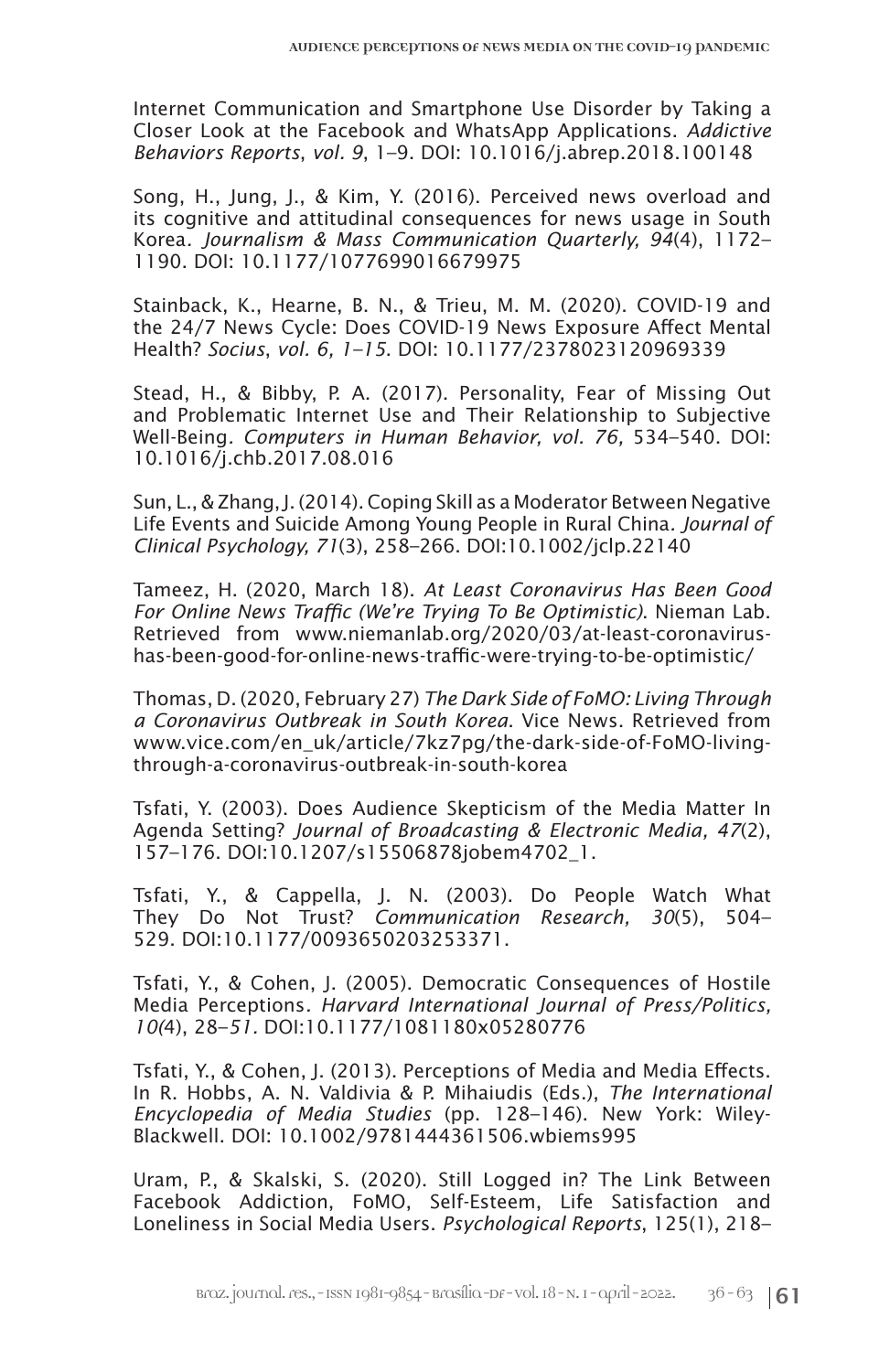## 231. DOI: 10.1177/0033294120980970

Van Aelst, P., Toth, F., Castro, L., Štětka, V., Vreese, C. de, Aalberg, T., Cardenal, A. S., Corbu, N., Esser, F., Hopmann, D. N., KocMichalska, K., Matthes, J., Schemer, C., Sheafer, T., Splendore, S., Stanyer, J., Stępińska, A., Strömböck, J., & Theocharis, Y. (2021). Does a Crisis Change News Habits? A Comparative Study of the Effects of COVID-19 on News Media Use in 17 European Countries. *Digital Journalism*, *9*(9), 1–31. DOI: 10.1080/21670811.2021.1943481

Waeterloos, C., Walrave M., Ponnet, K. (2021). The Role of Multi-Platform News Consumption in Explaining Civic Participation during the COVID-19 Pandemic: A Communication Mediation Approach. *New Media & Society*, online first. DOI: 10.1177/14614448211058701

Waisbord, S. (2017). Crisis? What crisis? In C. Peters C & M. Broersma (Eds.), *Rethinking Journalism Again: Societal Role and Public Relevance in the Digital Age* (pp. 205–215). Routledge.

Watson, D., Clark, L. A., & Tellegen, A. (1988). Development and Validation of Brief Measures of Positive and Negative Affect: The PANAS scales. *Journal of Personality and Social Psychology, 54*(6), 1063–1070*.* DOI: 10.1037/0022-3514.54.6.1063

Wolniewicz, C. A., Tiamiyu, M. F., Weeks, J. W., & Elhai, J. D. (2018). Problematic Smartphone Use and Relations with Negative Affect, Fear of Missing Out, and Fear of Negative and Positive Evaluation. *Psychiatry Research*, *vol. 262*, 618–623. DOI: 10.1016/j.psychres.2017.09.058

Wortham, J. (2011, April 9). *Feel Like a Wallflower? Maybe it's your Facebook Wall*. The New York Times*.* Retrieved from www.nytimes. com/2011/04/10/business/10ping.html

Woyciekoski, C., Stenert, F., & Hutz, C. S. (2012). Determinantes do bem-estar subjetivo. *Psico*, *43*(3), 280–288. Retrieved from https:// revistaseletronicas.pucrs.br/index.php/revistapsico/article/view/8263

Yamada, Y., Ćepulić, DB., Coll-Martín, T., Debove, S., Gautreau, G., Han, H., Rasmussen, J., Tran, T. P., Travaglino, G. A., & Lieberoth, A. (2021). COVIDiSTRESS Global Survey Dataset Psychological and Behavioural Consequences of the COVID-19 Outbreak. *Scientific Data, 8*(1), 1–23. DOI: 10.1038/s41597-020-00784-9

Yu, S. C., Chen, H. R., Liu, A. C., & Lee, H. Y. (2020). Toward COVID-19 Information: Infodemic or Fear of Missing Out? *Healthcare*, 8(4), 1–8. Multidisciplinary Digital Publishing Institute. DOI: 10.3390/ healthcare8040550

Zanon, C., Bardagi, M. P., Layous, K., & Hutz, C. S. (2014). Validation of the Satisfaction with Life Scale to Brazilians: Evidences of measurement noninvariance across Brazil and US. *Social Indicators Research*, *119*(1), 443–453. DOI:10.1007/s11205-013-0478-5.